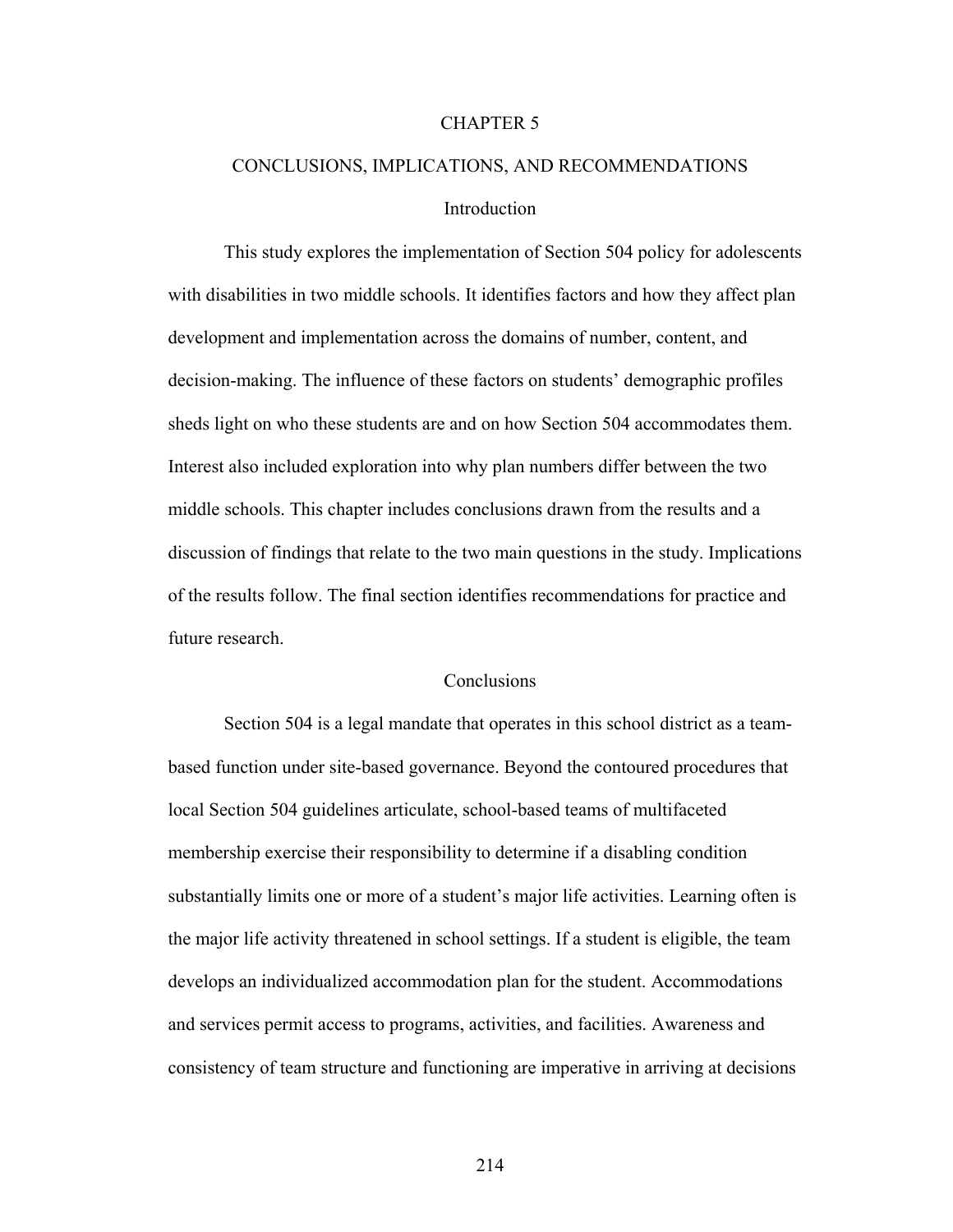about accommodations that "level the playing field" and result in opportunities for Section 504 students, opportunities comparable to those provided for their peers in general education. The importance of proper teaming, and understanding thereof, are germane to achieving meaningful outcomes for students (Kruger, Struzziero, Watts, & Vacca, 1994). Lack of such understanding has a diminishing influence on student entitlement to consideration for eligibility, on the quality of services provided to students qualified under this mandate, and on the legal defensibility of team decisions.

 In these two schools, Section 504 is process dependent as indicated in local administrative guidelines. These guidelines identify team members and delineate the process teams or committees should follow during the implementation of this mandate. The terms "team" and "committee" are interchangeable. Two middle schools used local guidelines to identify students with impairments qualified for Section 504 protection, and to determine these students' accommodation needs. Schools received technical assistance and staff development on Section 504. Special education coordinators from the central office provided the technical assistance on Section 504 and special education matters. Staff development sources and audiences varied. Parents are valuable and resourceful participants in the process, with influence that affected team decision-making. School-based teams, parent involvement, and a number of other factors led the researcher to conclude that relevant factors affecting the process are team members' awareness of Section 504 procedures, time, cost, and school profiles.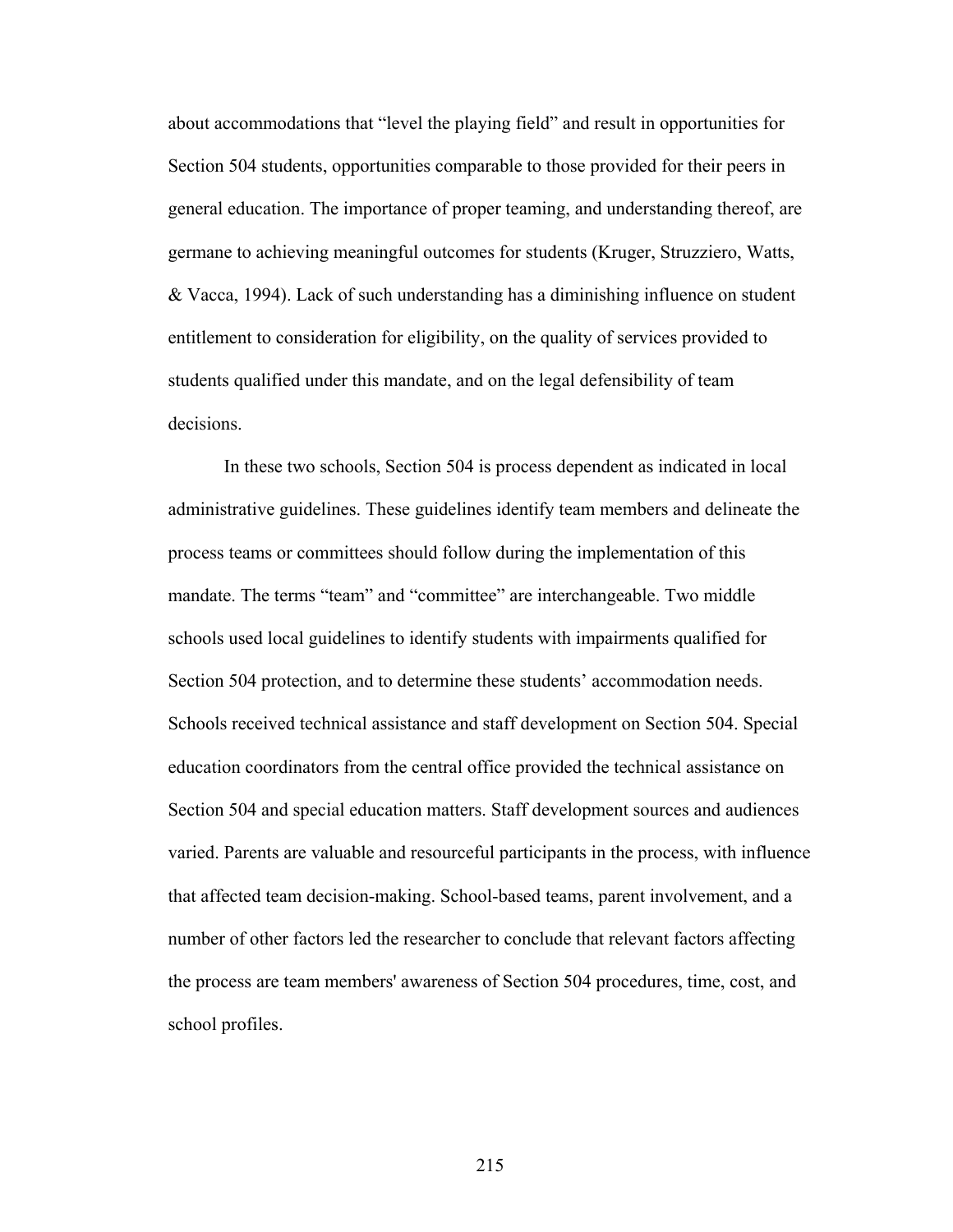Sub-Question 1: Who are the students served under Section 504 in these middle schools?

 Finding 1.1. Students served under Section 504 in these two middle schools were primarily Caucasian males with ADD/ADHD who came from families of moderate to high socioeconomic status. In a study of the prevalence of ADHD among school-aged children, Lefever, Dawson, and Morrow (1999) discovered similar demographics in terms of ethnicity and gender. Students in the current study were less likely to receive free and reduced-price lunch, to previously have received special education, or to have been retained. Even though some of these students attended a school with a large number of highly mobile students, the majority of them were less likely to move from one school to another during the same school year. They were more likely to inhabit classrooms with an average teacher-pupil ratio of 23.5:1, but less likely to receive services in classrooms where inclusion occurs. Half to the majority of these students came to the attention of schools because of referrals made by parents—or by both parents and professionals from the medical or mental health community—if their impairment resulted from ADD/ADHD. It appeared that school staff was the referral source if these students manifested physical impairments.

 In terms of demographic profiles, one could conclude that students with Section 504 plans in both schools are very similar in terms of ethnic groups and gender, free and reduced-price lunch (socioeconomic level), and the existence of ADD/ADHD as an impairment requiring accommodation.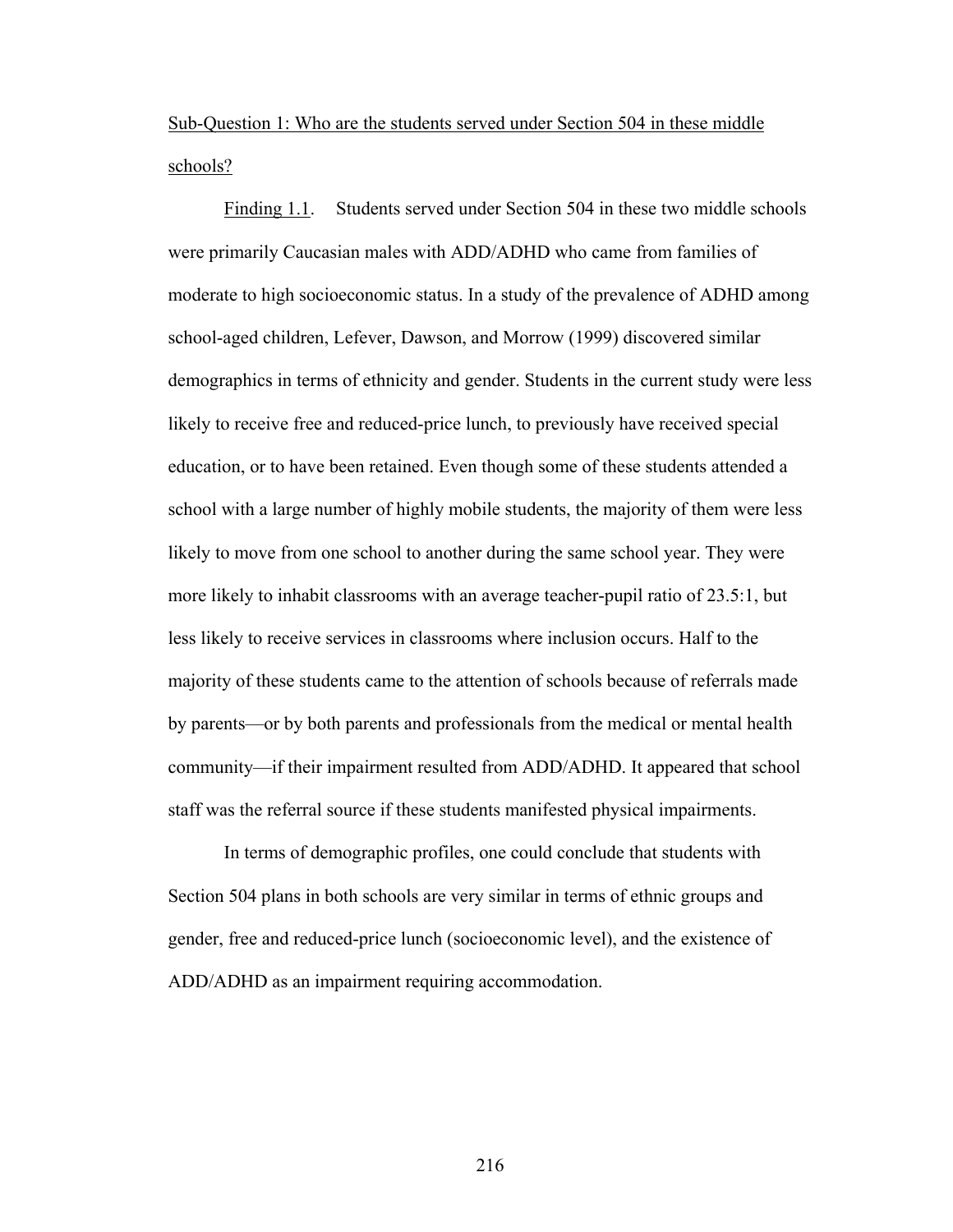Sub-Question 2: What comprises the content of their Individualized Accommodation Plans?

Finding 2.1. Most of the plan content in both schools included accommodations generally identifiable among sound instructional practices or effective teaching tenets. Across accommodation categories, schools used instructional supports more often, but the single most highly used accommodation emerged from the category of environmental adaptations. It was called seating arrangements, but is more widely recognized as preferential seating.

Many instructional supports directed teachers in their responsibilities during plan implementation. In the majority of instances, the impact on teachers' responsibilities was low. However, some accommodations required significant timeusage, preplanning, and daily vigilance of academic performance and behaviors. Accommodations were somewhat similar for students with ADD/ADHD and those with physical or mental impairments. However, students with physical impairments required more technology and services that those with ADHD or mental impairments. Clearly, parents influenced plan content and helped determine plan effectiveness. Their demands for unwarranted accommodations sometimes undermined the intent of Section 504 and raised issues of fairness and justifiable use. Fewer plans and accommodations may be required in schools that routinely use instructional strategies and have teachers who collaborate frequently on their students' performance. Devitt (1995) made a similar discovery about the use of instructional strategies. Perhaps frequent use of these strategies help explain why the number of accommodations used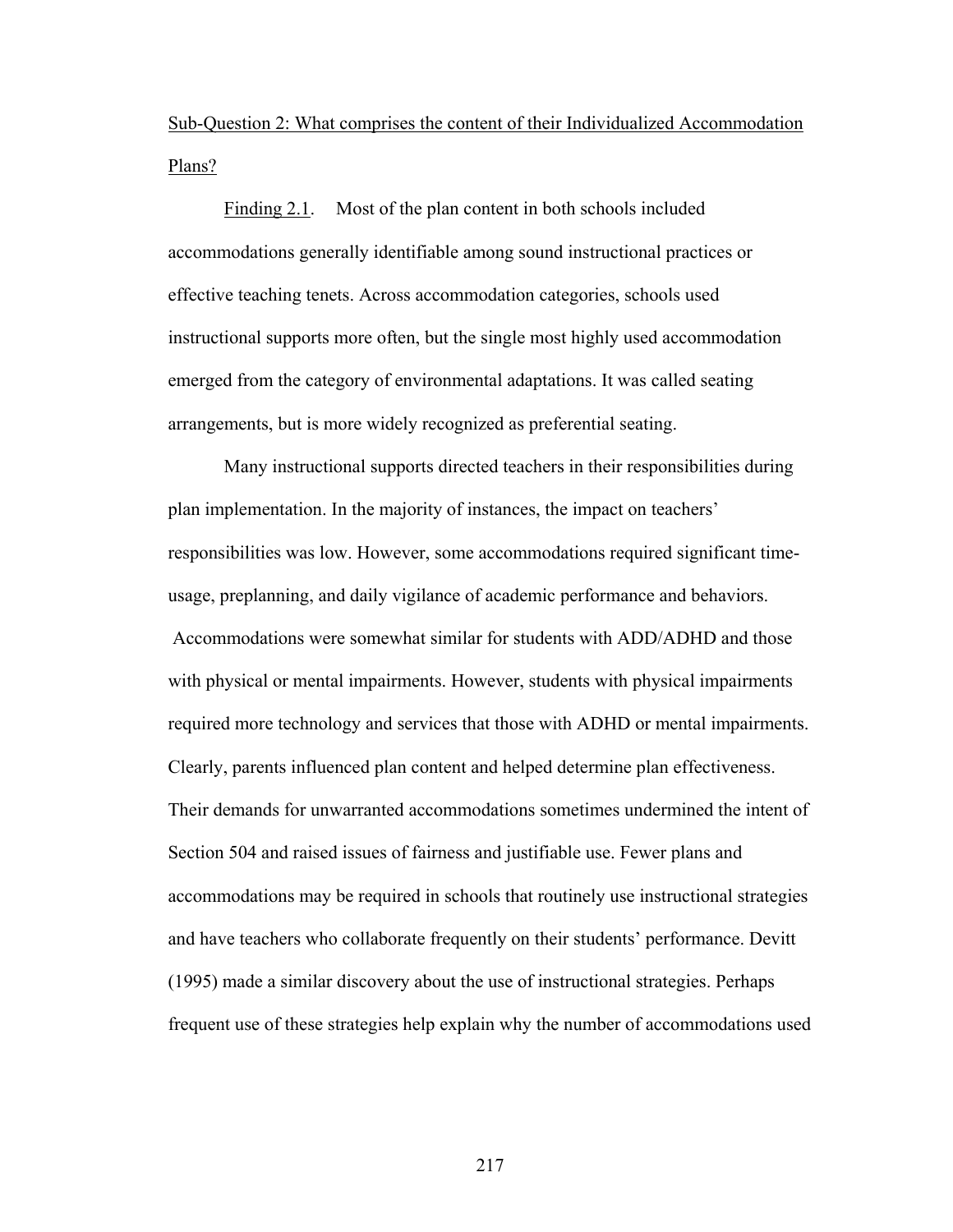in School LPU averaged out slightly lower per student than what was found in School HPU.

Finding 2.2. Schools sometimes capitulated to parents' demand. Actions of this sort exceed the intent of Section 504 and are thereby unnecessary (Lyon v. Smith, 1993). Parents tended to heavily influence the Section 504 process and the types of accommodations their children received. This was especially true if parents manifested a high level of awareness and advocates supported them. Schools were intimidated under such conditions and yielded to parents' requests for certain accommodations. On occasion, the accommodations that parents received for their children were unrelated to leveling the playing field. Even in some instances where schools did not include certain accommodations, parents made unilateral decisions to purchase certain accommodations that school staff used outside of decisions made by the team. This practice occurred in both schools and raises questions about benefit to the student, abuse of FAPE, and the legitimacy of using accommodations beyond the preponderance of need. Fowler (1992) indicated that parents believe they know more than school administrators do about their children, especially those with ADHD. This conclusion may have been drawn from the fact that school-based teams sometimes relinquished their authority to external power bases. Accommodations can be costly. They are not consolation prizes. Over-identification and over accommodation probably will occur in the wake of ignorance, intimidation or niceness (Zirkel, 2000). Therefore, decisions about accommodations should be reasonable. Unlike the IDEA, Section 504 has no "reasonableness" requirement. This condition merely filters over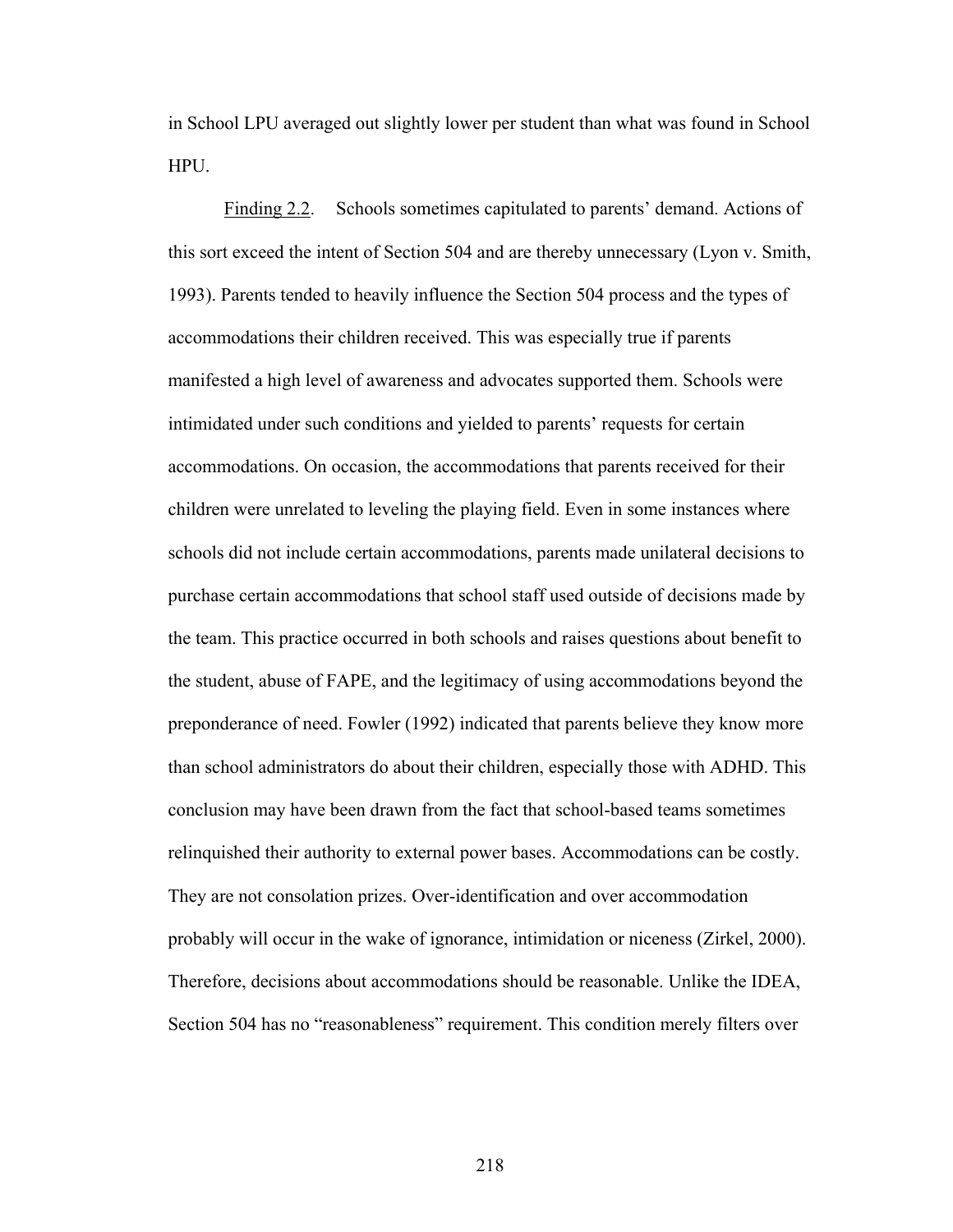from the courts. However, schools must regard reasonableness and cost because Section 504 has no funding stream.

# Sub-Question 3: How do administrators and teachers describe the process with which they develop and implement Section 504 policy?

 Finding 3.1. Administrators employ a multifaceted school-based team approach based on the school district's local Section 504 guidelines to make decisions during the Section 504 process. A host of factors influenced decision-making. These factors include team members' level of awareness, fragmentation in team function, role conflict, time, communication, and to a lesser extent, cost. School teams followed local Section 504 guidelines, but believed these guidelines were ambiguous. Team members understood their roles, but the responsibility for team functions seemed to rest on the shoulder of the site administrator—especially in the wake of tough decisions. This misconception could have arisen from the fact that at the building level, the site administrator received more training or information and updates on Section 504 policy than did others on the team.

 Finding 3.2. Availability and use of time devoted to the process was limited and prohibitive to aspects of the Section 504 process, but not to plan implementation. Consequently, team structure weakened and interfered with the consistency applied to team functions. For example, scheduling problems preempted the attendance of some teachers and guidance counselors at Section 504 meetings. When substitutes could not be hired, or drawn from existing staff allocations, the students' core team teachers were unable to simultaneously attend meetings. This problem routinely affected teachers of physical education or exploratory subjects. As another example, one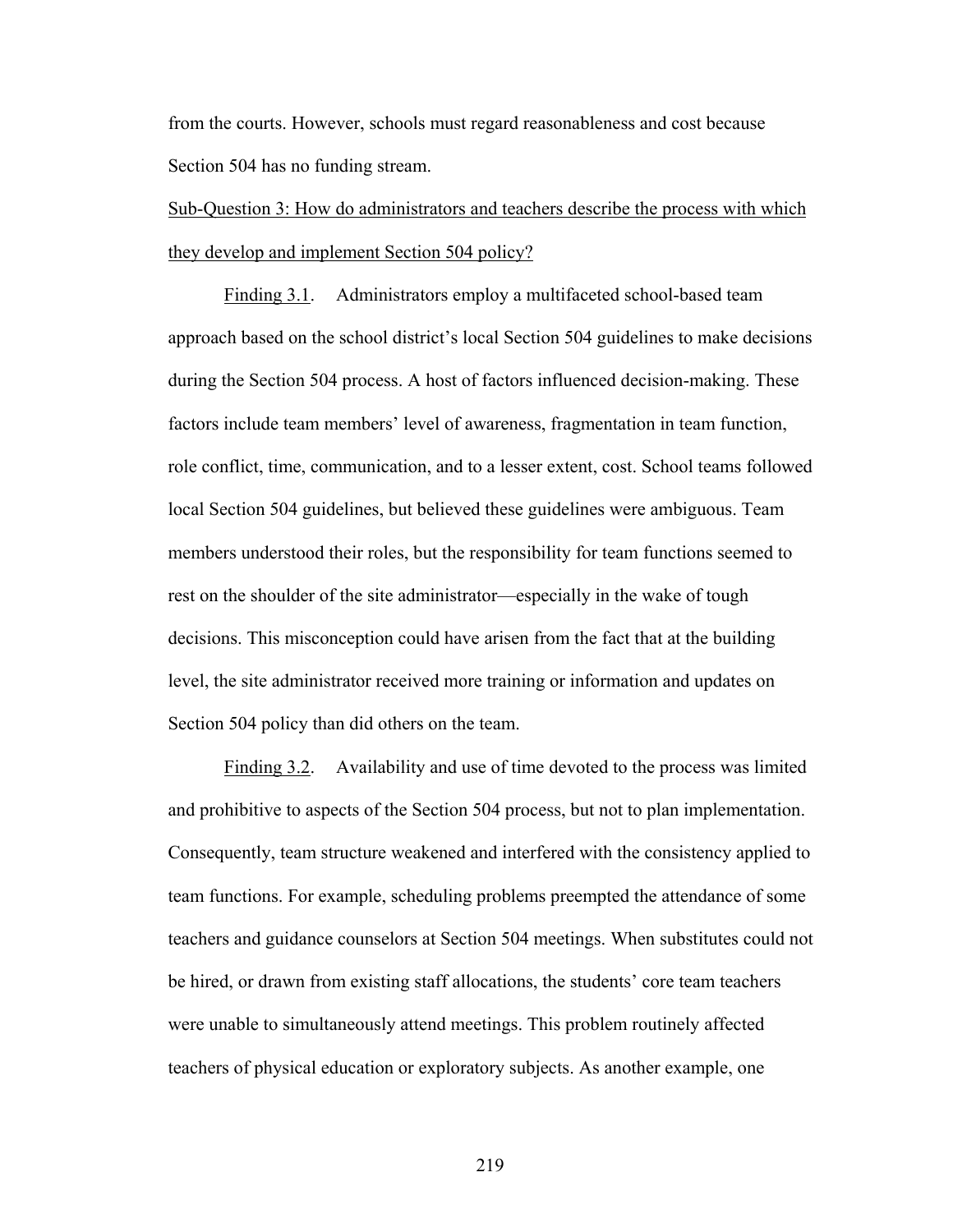teacher delegated his role to the special education inclusion teacher, allowing her to initiate referrals to the Section 504 committee on his behalf.

Finding 3.3. Levels of awareness among team members varied. Awareness was highest among central office administrators and lowest among teachers. Fragmentation in team structure and the manner in which individuals shared information on Section 504 contributed to low awareness. Among administrators and teachers, perceptions about the purpose of Section 504, and steps in the Section 504 process seemed confused with procedures found under the IDEA. Section 504 is an antidiscrimination mandate crafted to level the playing field such that students with particular permanent or temporary impairments have equal access to education programs, activities, and facilities. Understanding of this aspect paled among the site administrators, teachers, and parents who formed the nucleus of the Section 504 team.

Clearly, some ambiguity was associated with federal regulations, local Section 504 guidelines, and the lack of an individual to mentor facilitators, and to monitor the Section 504 process across the school district. This was problematic for central office administrators. A few team members and one central office administrator sometimes confused Section 504 procedures with IDEA regulations, an issue that Reid, Maag  $\&$ Vasa (1994) describe as a barriers encountered by Section 504 policy users. Another issue contributing to team fragmentation was the multi-tasking associated with the performing multiple job roles. Involvement with Section 504 was not the primary job that the administrators interviewed. They inherited or were delegated this responsibility. For Section 504 administrators in particular, balancing other responsibilities with their Section 504 role increased demands on their executive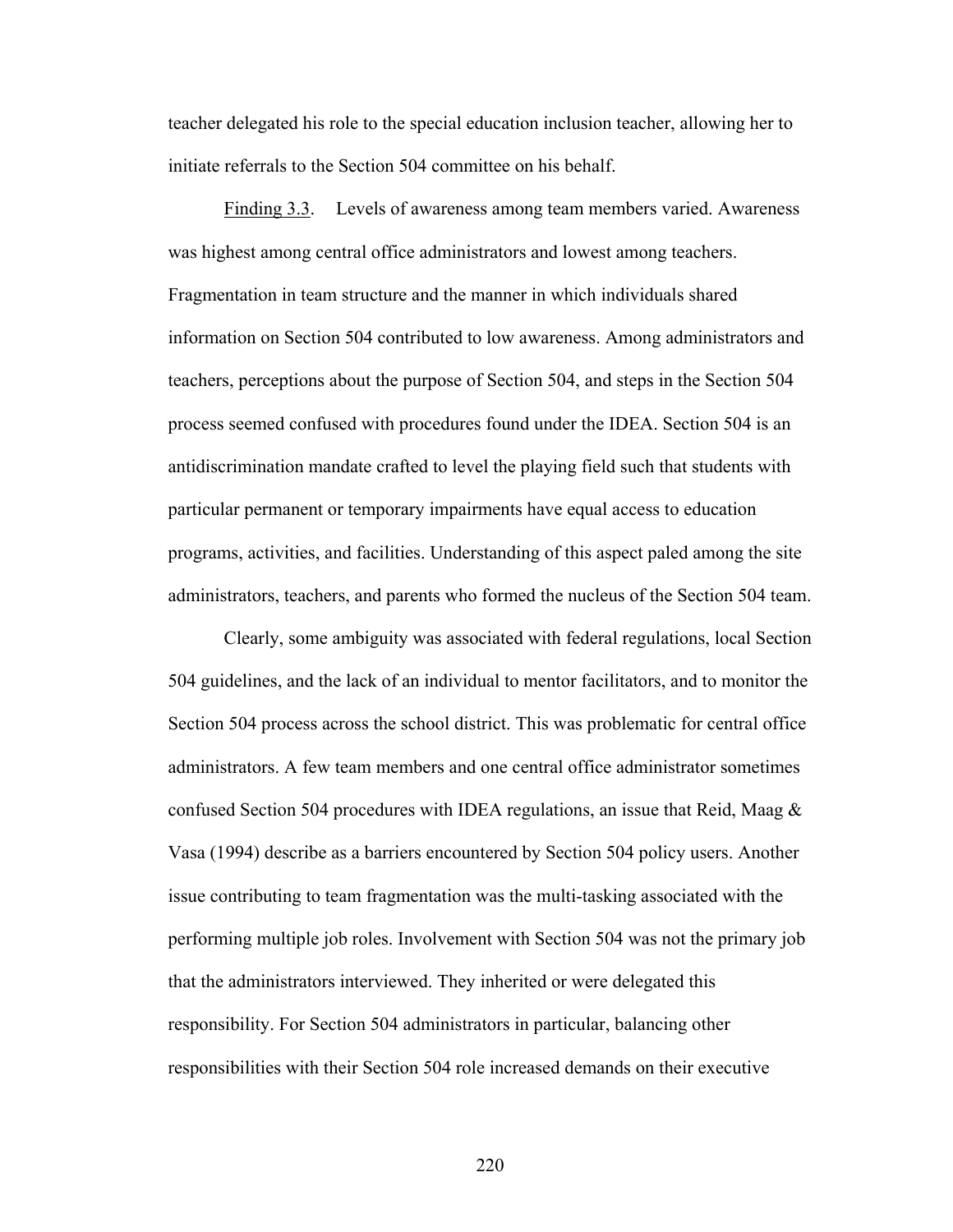management functions, time required to implement the steps in the process, and some teachers' perceptions that their contributions to the process were devalued. When these administrators had temporarily designate facilitation to others, questions arose about the competence of some administrator designees.

 Finding 3.4. Low awareness invited intimidation. Schweinbeck (1995) found that some administrators lack knowledge about the Section 504 process. Lack of knowledge cultivates the probability of inappropriate service delivery to students and the commission of procedural improprieties. In this study, team members were intimidated when parents exercised a greater familiarity with the Section 504 mandate than did the remainder of the team, or retained advocates from the legal, medical, or mental health communities to represent them at team meetings. At times, the presence and participation of these advocates influences the level of support other team members offered to the site administrator when tough decisions were required. Consequently, parents sometimes overly influenced eligibility outcomes, the selection of plan accommodations and, consequently, plan numbers.

 Finding 3.5. Conflict was inherent among team processes, but layers of awareness and agreement existed as well. Clearly, central office administrators, one site administrator, and most teachers viewed Section 504 as helpful, even though a few teachers also regarded it as a purposeful crutch for some students and their parents. The majority of administrators and teachers in both schools also understood "placement" as a location in general education classes. However, site administrators and teachers agreed on the exclusion of students with Section 504 plans from placement on inclusion core teams. Interestingly, exclusion of Section 504 students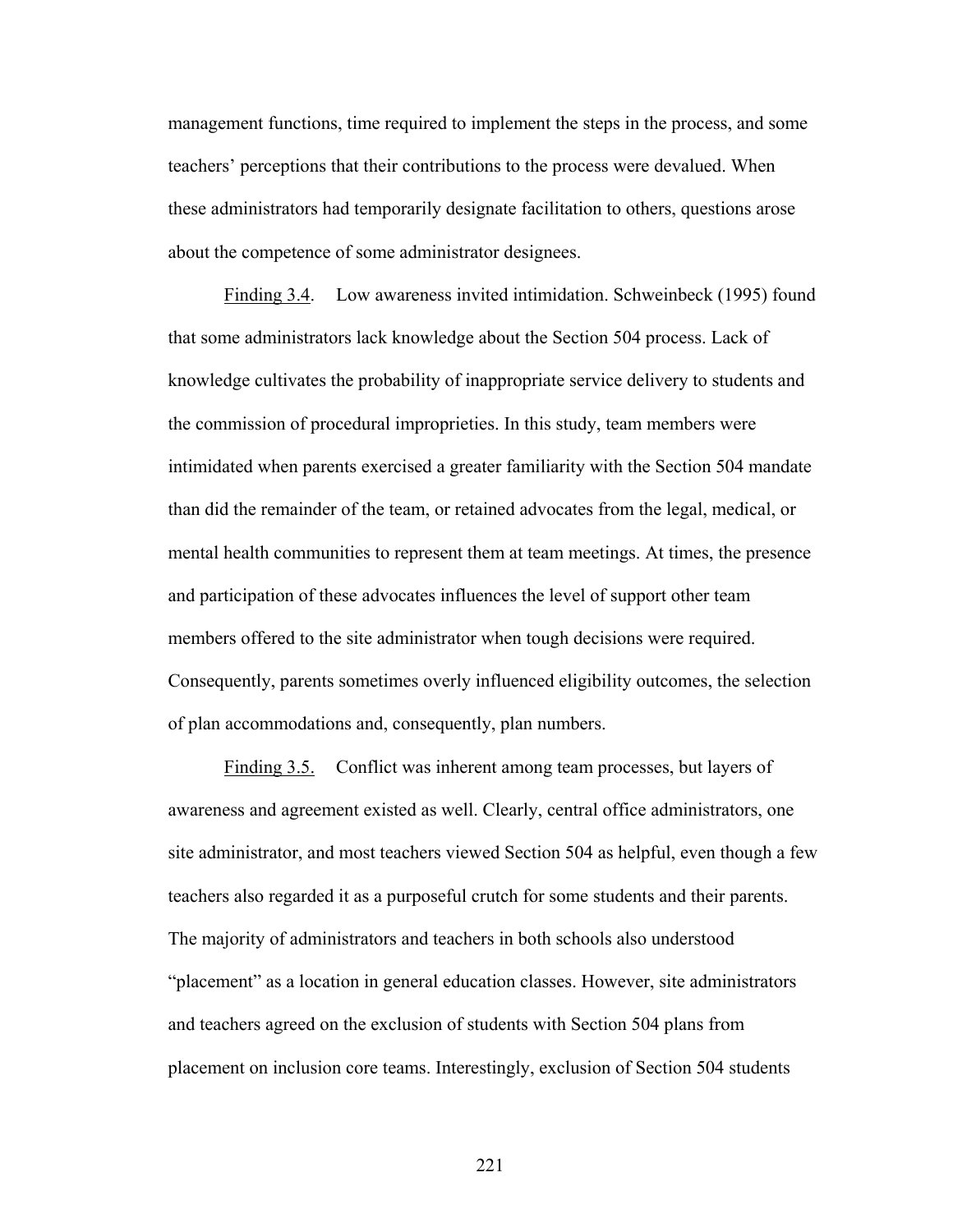from inclusion teams did not seem discriminatory on either team. Generally, most participants understood that related services were available.

 Teams needed support. Administrators and groups at all levels experienced role conflict. Administrators at both levels struggled with soft boundaries evident between Section 504 and the IDEA. Their concerns comprised the wide latitude for variance in decision-making related to Section 504, personal discomfort ascribed to flexible interpretation of Section 504 guidelines, the impact of school and community cultures on team decisions, challenging and contentious parents, and fairness of accommodations. Teachers in both schools experienced conflict associated with extraordinary time demands that throttled instruction and planning, unreasonable demands from parents, and perceived abuse of Section 504. Isolated instances of conflict—most notably among teachers—dealt with the by-products of poor parenting, over-reliance on familiar strategies, class size, and lack of teacher attention to students with special and diverse needs. Some team members shied away from tough decisions, leaving a great deal of responsibility to fall to the site administrator. These findings are antithetical to the mutual support expected among team members.

 Conflict comes about during the course of collaborative processes. Most team processes include conflict resolution steps as a means of resolving conflicts and strengthening the team. These steps or procedures occur outside of the Section 504 process. In this study, conflict encompassed pertained to loosely structured guidelines, lack of simultaneous participation of all core team teachers, lack of time to attend meetings and to execute managerial functions, role conflict, pressure induced by parents from high socioeconomic levels, and ambivalence concerning the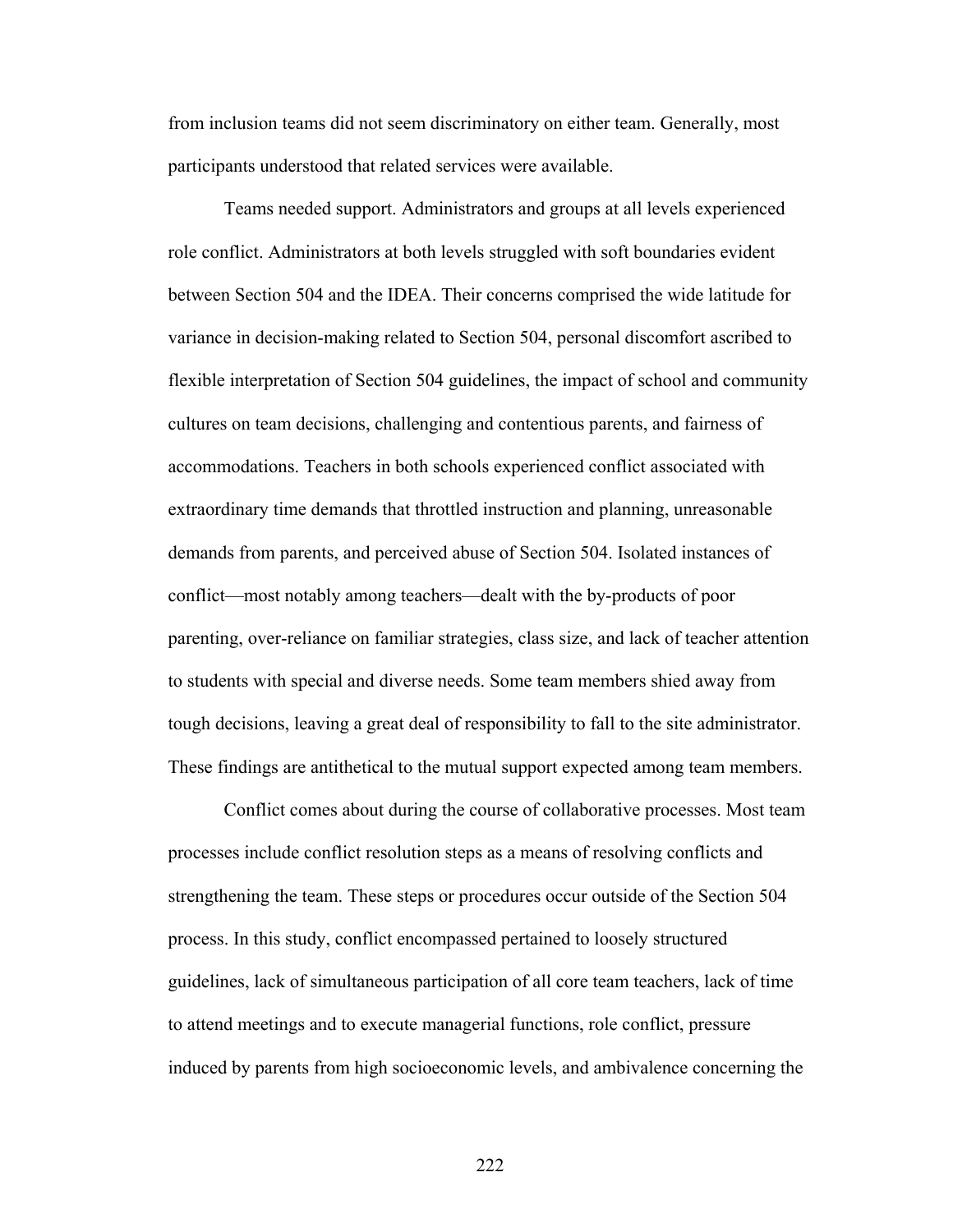benefits of capacity-building. Conflict issues sometimes interfered with the logic applied to decision-making and contributed to perceived abuse of Section 504. Even though it did not appear pervasive, there was a perception of the devaluation of teacher input into team decisions. While this perception probably originated from the splintering of teacher participation related to unresolved scheduling problems, growth of such a perception across team members could equal reality. If trust is low, then faulty perception can have an adverse impact on team decision-making.

 Finding 3.6. Parents heavily influenced team decisions. Their participation in and level of awareness about the Section 504 process varied simultaneously with their level of education and the degree to which they were informed or well-represented by advocates. Their level of resourcefulness bewildered the team, exerted a negative influence over school staffs, and seemed abusive of Section 504. Responsibility designated to parents ensured their participation in the process and served as a measure of reciprocal accountability for plan implementation. They shared valuable information about their children and their children's needs with the team through their participation in all aspects of the process. Most often, their level of education affected the quality of their contributions. Some parents accepted the conclusions arrived at by the majority of those on the team, without question. These parents typically were those of low SES. Parents of moderate to high SES more frequently challenged or exercised their capacity to confound the process through their efforts to effect desired outcomes. Some administrators and teachers believed these parents abused the process. Subsequently, the impact of such abuse influenced the both the provision of a plan and its content.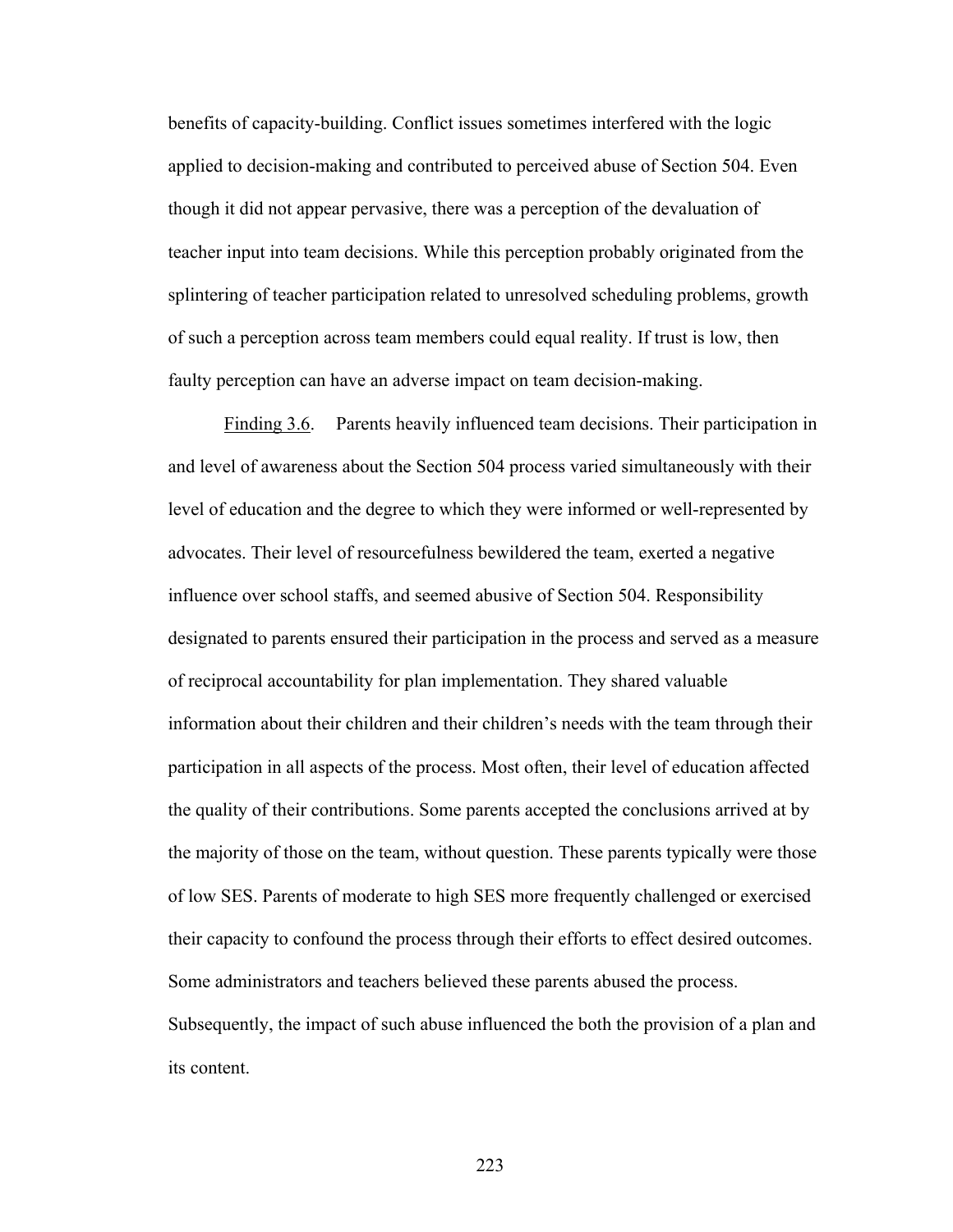Finding 3.7. Time requirements were negligible in terms of demands on administrators and facilitators managing the process, loss of administrators' and teachers' personal time, loss of teachers' instructional and planning time, and gaining time required for staff development and capacity-building. To manage time requirements, teams held meetings before or after school, hired substitutes to monitor classes as teachers attended meetings, staggered teacher attendance at meetings, and used administrative assistants or other school staffs to cover classes. The two administrators from the central office believed teachers needed compensation for attending meetings that extended well beyond their contract day. Site administrators concurred with time costs. High time demands were associated with executive or managerial functions. Lack of time influenced how the team congealed to receive or provide information. Teachers also recognized time infringements. Administrators and teachers regarded some time demands associated with the process as substantial. In this study, lack of time was the enemy of the Section 504 process.

 Finding 3.8. Staff development needs existed. Communication was topdown and inconsistent. Ambiguity associated with federal regulations, local Section 504 guidelines, and identification of an individual to mentor facilitators, and to monitor the Section 504 process across the school district was problematic for central office administrators. From another vantage point, the value of staff development as a source of communicating Section 504 information was ill regarded or considered untimely by some teachers. Information "trickled-down." Relegation of some staff development activities to the status of "optional attendance" provided a loophole for continued misinformation and lack of understanding pertaining to Section 504. Some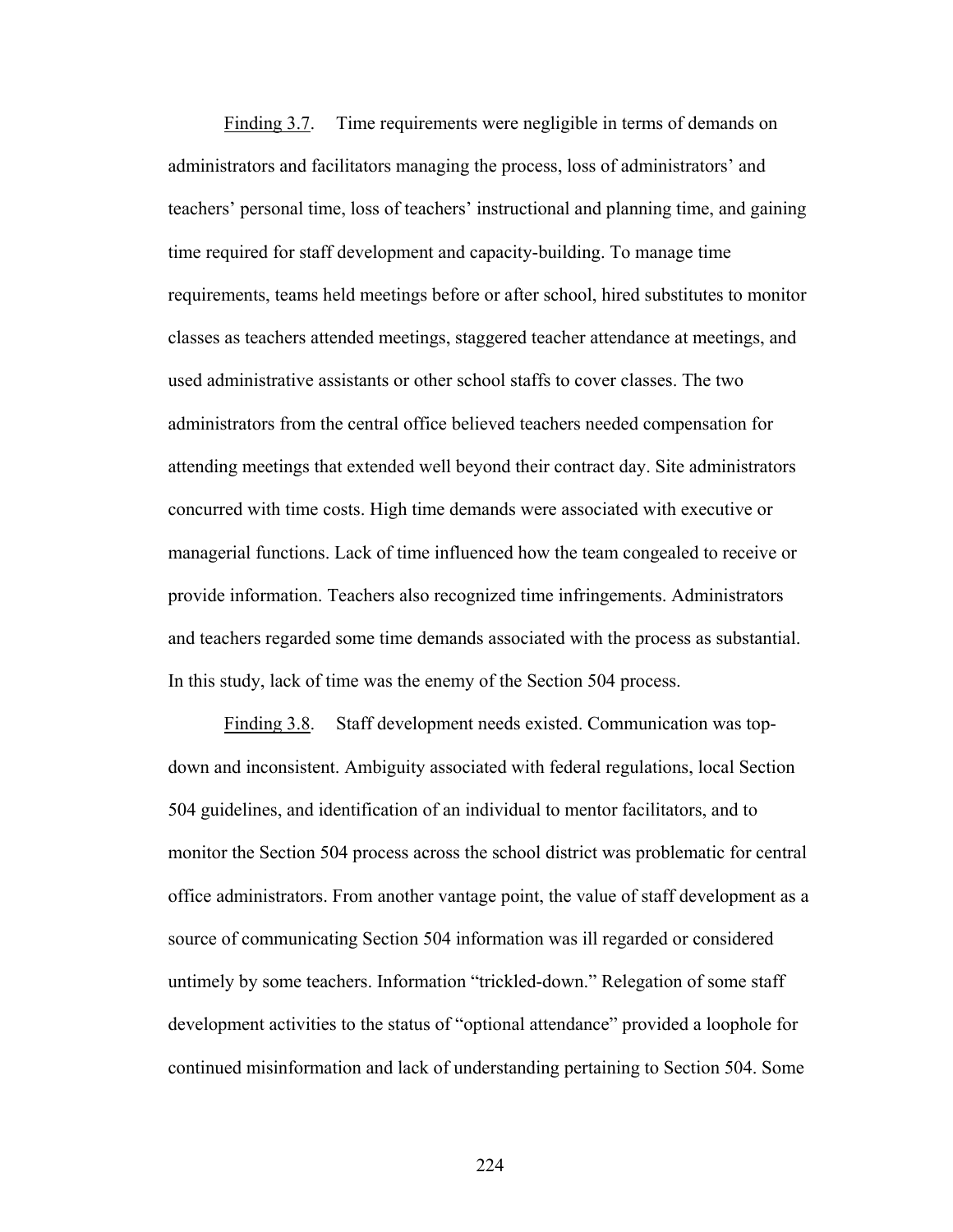staff believed that some teachers communicated less well with students from diverse backgrounds and this "teacher problem" lead to a Section 504 referral. Among central office and site level Section 504 administrators, the communication of information precipitated the desire for additional guidance and support.

 Central office Section 504 technical assistance providers wanted an opportunity to reverse the top-down flow of communication with the OCR through dialogue on the role of school districts in serving students under Section 504. Lack of support seemed to induce feelings of personal or professional need among these Section 504 technical assistance providers. Building level Section 504 administrators received combinations of voluntary and mandatory staff development on Section 504 regulations. In both schools, designees also facilitated the Section 504 process. Consequently, newly acquired information on policies and case law came to them indirectly or trickled-down to building level staff.

 Organizational support is required to further the capacity teams to understand their function. Such support begins with clear communication of purpose supported by training. In this study, training and the sharing of information were too inconsistent. Schweinbeck (1995) posits some substantive elements of staff development content. This content includes awareness of Child Find, FAPE, reasonableness, discipline, procedural safeguards, teacher accountability in the evaluation process.

Finding 3.9. Costs are associated with Section 504. McKiernan (1997) found that nominal costs occur with Section 504 in terms of strategic modifications, but major costs are evident concerning transportation, technology, and staff time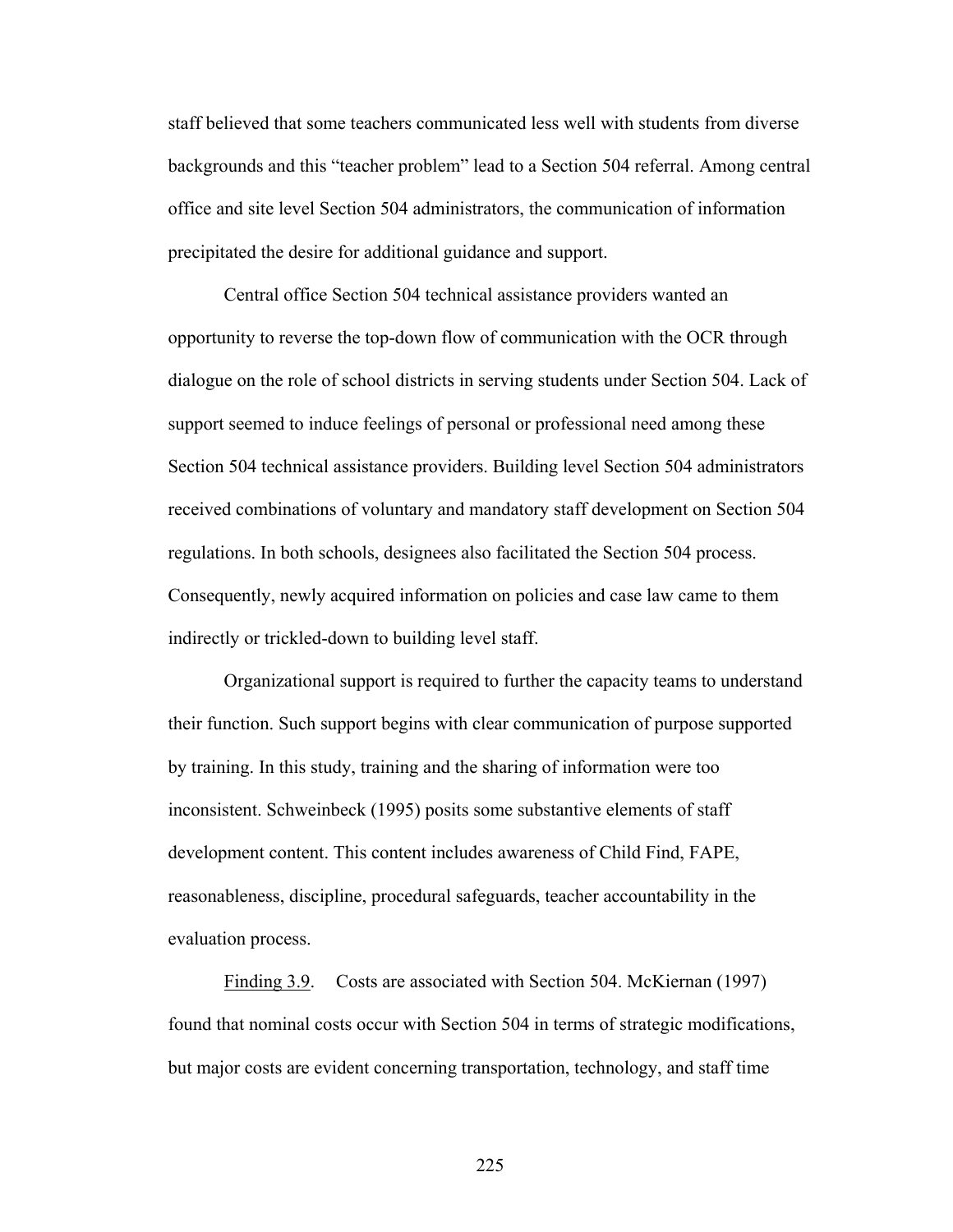demands. Furthermore, related costs influence management and organization budgets based on school district size. In this study, one central office administrator estimated costs that approximated \$50, 000 for the school district. These costs covered materials and equipment, transportation, related services, assistive technology, and human resources. Some parents purchased equipment unilaterally. Even though parents willingly may purchase equipment, the reality of a free and appropriate education pales under such practices. Purchases of this kind may appear duplicitous. Time costs associated with executive functions were recognized. As in McKiernan's study, these issues dealt with management and organization.

The question of resource competition surfaced. Section 504 offers no reciprocal opportunities for funding partnership, but has the potential of extracting fiscal demands that affront the notion of reasonableness (Lingren, 1996). Each school purchased materials and equipment of with relatively low budget impact. Time costs were associated with awarding compensation for meetings held well beyond the contract day. Indications were that such compensation should be monetary. Teachers, however, mainly associated time costs only with plan development, not with plan implementation. Essentially, schools funded their own time costs. Costs were more obvious to administrators, than to teachers, and appeared to affect plan content more than plan numbers.

 Because Section 504 has no funding source, issues of resource competition between general and special education students attract concern (Center for Special Education Finance, 1999-2000). Some onlookers profess that Section 504 can exact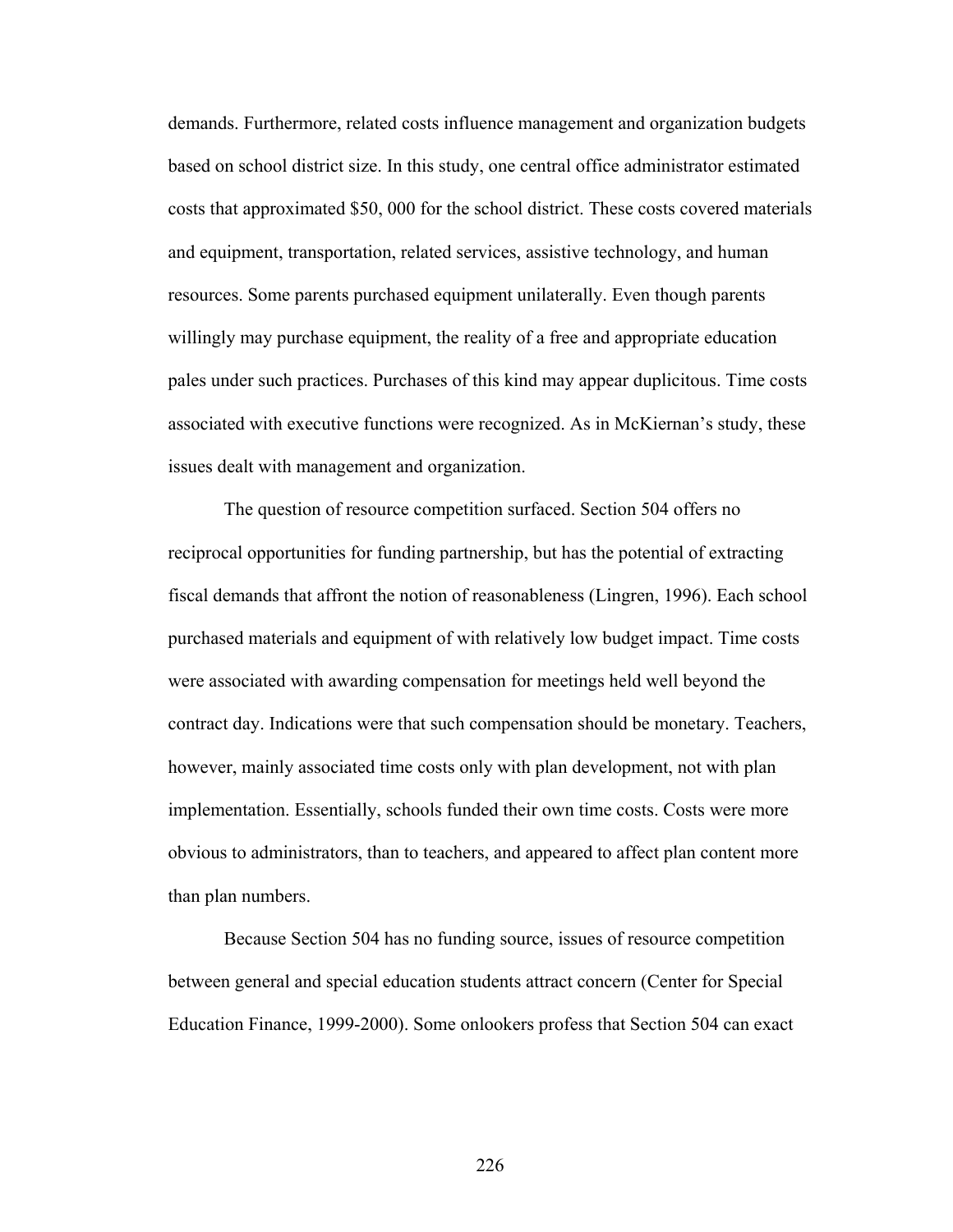deposits that drain local dollars. For these reasons, school districts should realize that Section 504 might be what Weatherly (1999) proffered, a "sleeping giant".

 Finding 3.10. Contributions of Section 504 to the education of all students were recognized. It was generally agreed to among administrators and most teachers that Section 504 contributed to educating students by heightening teachers' awareness of particular students' needs, helping teachers focus on all students, and helping teachers understand ADHD and its' concomitant effect on students. For students with impairments, it provides access and opportunity to remain in general education classes to learn. Central office administrators recognized that Section 504 expanded the general education teacher's understanding and awareness of students with this disorder, and addressed reasons for students' accommodations. Section 504 allowed the student to remain in the regular classroom, forcing teachers to deal with children of all socioeconomic levels, and helping other children become more tolerant of students with disabilities. Adverse impact occurred, as well. Teachers generally denied huge success stories when students used Section 504 accommodations; the plan alone was no deterrent for students with ADHD. Some teachers felt that the number of students with ADHD was increasing, but other teachers felt that these students were products of the pace and rigor of the curriculum or the societal influences. Additionally, Section 504 further labels ADHD students and fosters potentially negative connotations. Even with strategies and medication, the plan alone gave no guarantee of progress. Some progress was evident when multi-modal approaches, medication management, and counseling support were used in conjunction with other strategies delivered by teachers, administrators, and other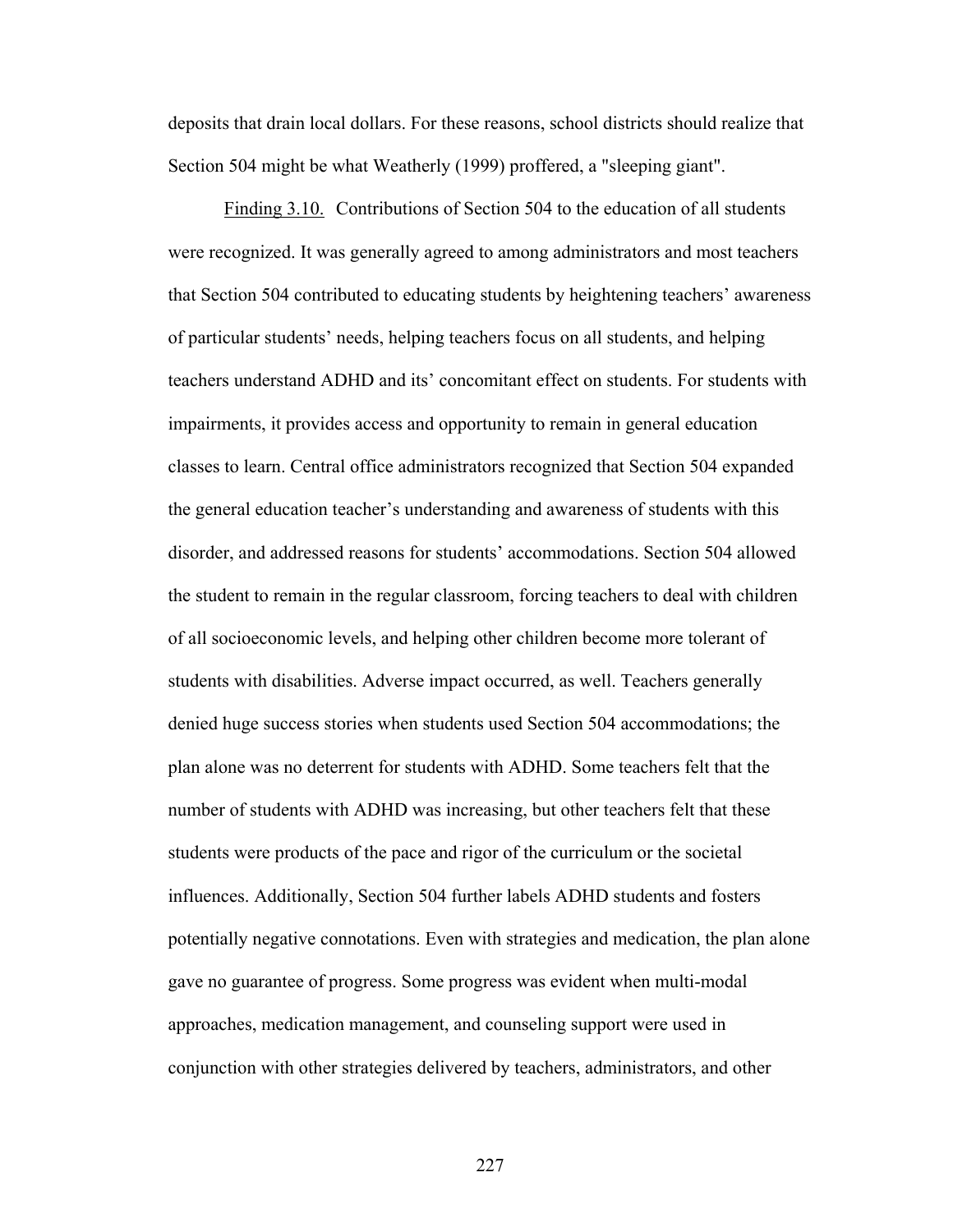support staff; this finding also was implied among those made by Devitt (1995) in her study of the evaluability of Section 504.

# **Limitations**

 The findings apply only within the scope of the design employed. Empirical research is required if information is to be generalized. Explorations omitted inspection of testing accommodations. A growing body of research exists on the import of such explorations; this is especially true in terms of current reform efforts dealing with accountability and the use of testing accommodations by students with disabilities. Parents were not included in the research design, so it is difficult to know their perceptions of how decisions are made about the Section 504 process, the content of plans, or the number of plans in a particular school. Utilization of plan numbers reported by OCR requires caution due to the stratified randomization and research design employed during data collection.

#### Implications for Practice

 Administrators understood Section 504 policy and procedures better than did the majority of teachers who participated in the process. In fact, awareness was lowest among teachers. Staff development needs existed. In some instances, parents or their advocates appeared more aware of the policy than administrators and teachers. Team building and staff development are required in building the capacity of site administrators and teachers in understanding Section 504 policy and their roles in the process. Additional organizational support is required to eliminate explicit and implicit issues associated with time and cost. Teachers, instructional leaders, and other user groups should consider a range of information when determining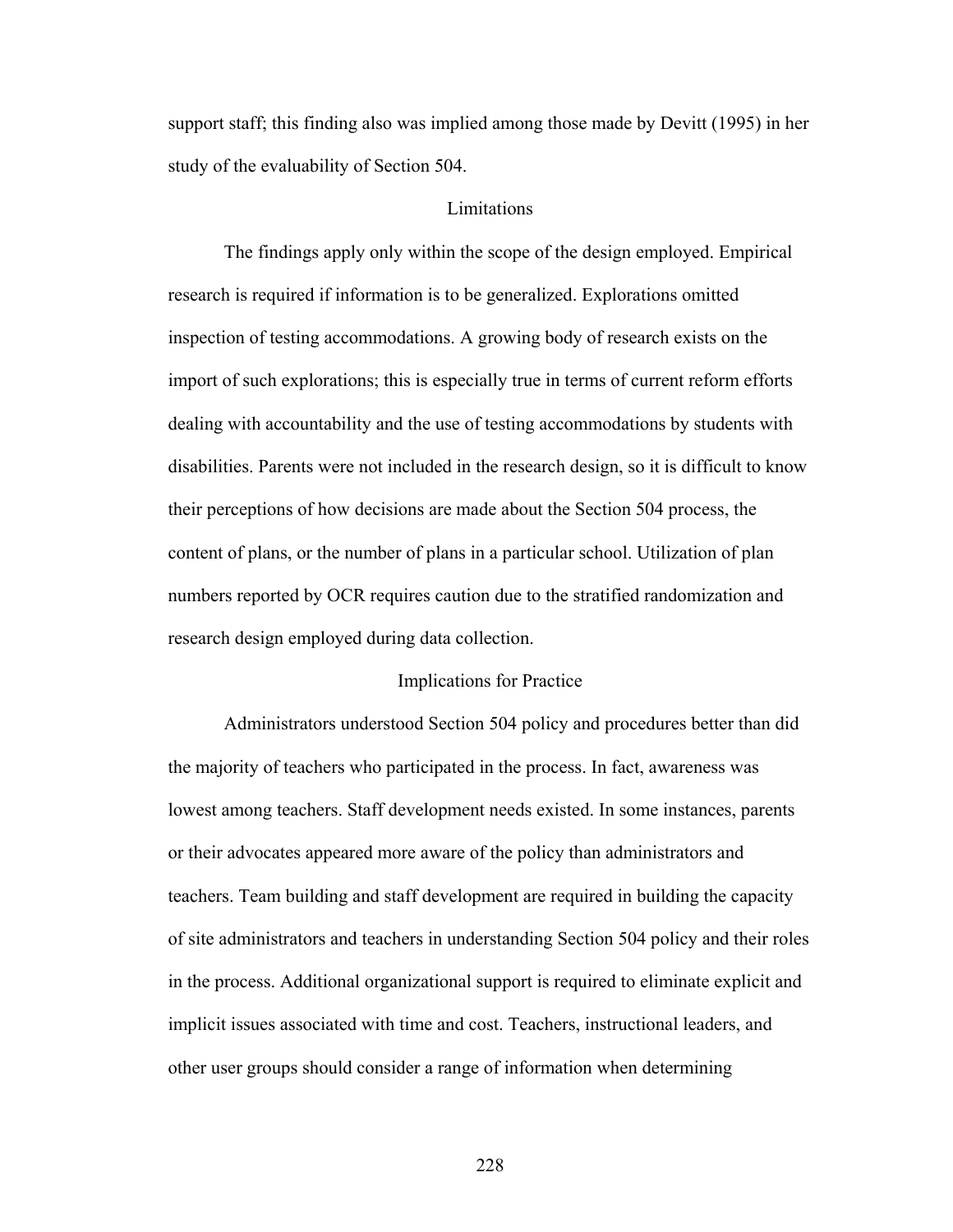accommodations, as well as the use and benefit of the accommodations being evaluated. Review Child Find practices, as the likelihood of under-identification of students eligible for Section 504 protection exists in both schools. Over-utilization of Section 504 may have occurred in School HPU, compared to possible underutilization in School LPU, especially among students from diverse populations and backgrounds.

 Schools should be mindful of the potential for discrimination inherent in denying or removing a student from placement on an inclusion team solely because the student qualified for services under Section 504. Retention or having limited success in school may lead to qualification for services under Section 504. This option may apply to some students even if they are under referral for special education services. Use of Section 504 services for qualified students may increase their opportunities for academic success. Administrators should be cautioned against overuse of accommodations, especially if the intent of such use is to give a student unfair advantage.

1. Identify the school division's Section 504 coordinator. This individual and a school district office can monitor growth in numbers and increase awareness among administrators and other users of Section 504. Consider having this individual emphasize process improvement, content appropriateness, on-going capacity building activities, and data collection. Revisit the school district's Section 504 guidelines to determine the need, if any, for restructuring. Where opportunities exist and benefit would result, tighten loose policy as appropriate to simplifying procedural processes. Explore drivers and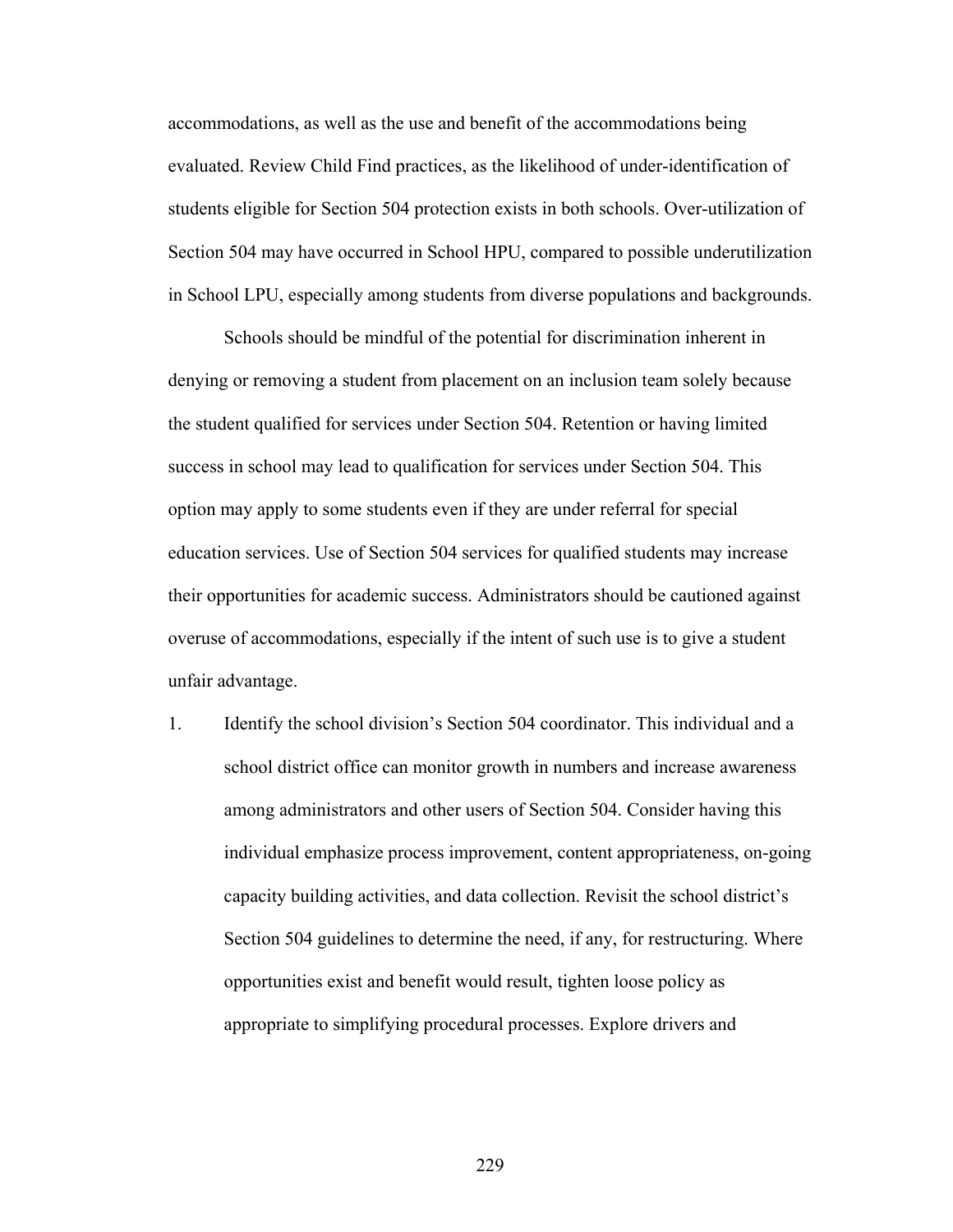restrainers associated with continuing governance by the special education office.

- 2. Conduct a needs assessment to determine levels of awareness existing among administrators and instructional and support staff concerning Section 504. Respond to staff needs through the provision of appropriate staff development activities. Schweinbeck (1995) lists content worthy of inclusion in such training efforts. Periodic training sessions may assist administrators with increasing their comfort level in facilitating the Section 504 process and in working more confidently with parents and their advocates. Involve staff in team-building activities to increase the likelihood that teachers will come to view themselves as active and viable participants in the Section 504 process. Better outcomes may result for students. Consider utilizing training that is comprehensive, mandatory, and available across sites. Training conducted in partnership with institutions of higher education, as well as medical and mental health communities, could improve the consistent flow of accurate information across multiple audiences (i.e., administrators, teachers, guidance counselors, school social workers, and psychologists).
- 3. Expand the capacity of staff to better serve students with physical and mental impairments. Emphasize daily use of effective teaching practices, disability and diversity awareness, as well as provide suggestions on how to create a warm and caring classroom environment for all students.
- 4. Expand Child Find activities. Pursuit of Child Find would bring more students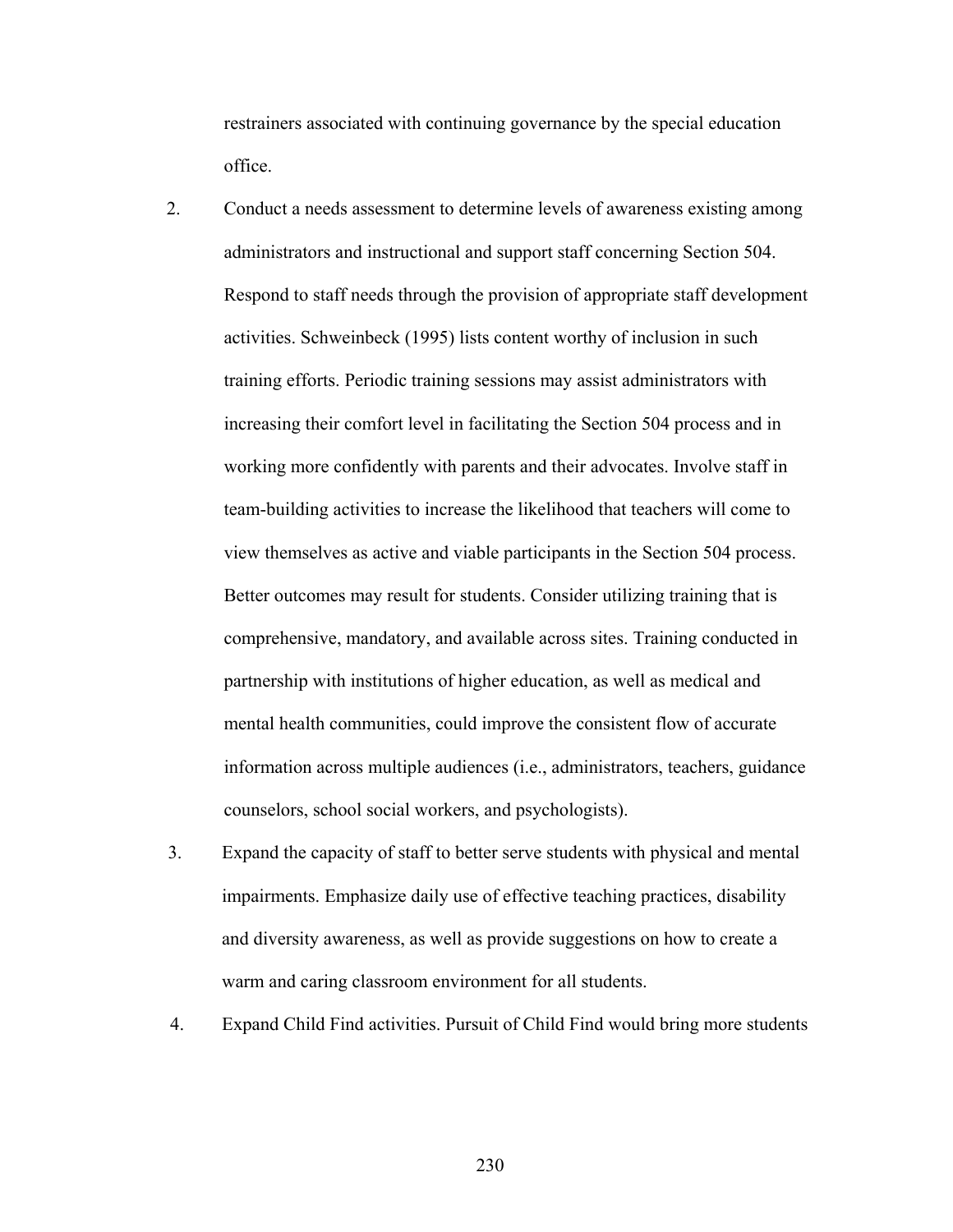and their parents to the attention of school personnel, as well as further the school district's efforts to comply with the Section 504 mandate. Parents are resourceful and make worthy contributions to the process. School staff should utilize parents' resourcefulness within the bounds of the mandate. Many opportunities to build trust between parents and school staff accompany the Child Find process. Schools should cultivate these opportunities. In so doing, parents less likely to have information-access, the support of advocates, or representation by pediatricians may come to form stronger and more lasting partnerships with schools. If trust increases between schools, parents may rely more on schools; reliance on advocates may decrease.

- 5. Establish a database to monitor the number of students identified under Section 504 and the cost to serve them. Collect data on students referred to the Section 504 team, on decision-making practices, and on how accommodations are used.
- 6. Monitor costs to determine any significant budgetary impact. Costs appear to have no substantive influence at this time. However, schools should be prepared for such eventualities. Address significant costs, if any.
- 7. Develop a system to more expeditiously track highly mobile students. Ensure that little time is lost completing Section 504 referrals begun at other schools, resuming services for identified students, and minimizing delays caused by lost records.
- 8. Examine the representation of females and minority groups among the population of students with IAPs. Determine if under-representation exists, especially in School HPU. Consider identification practices utilized,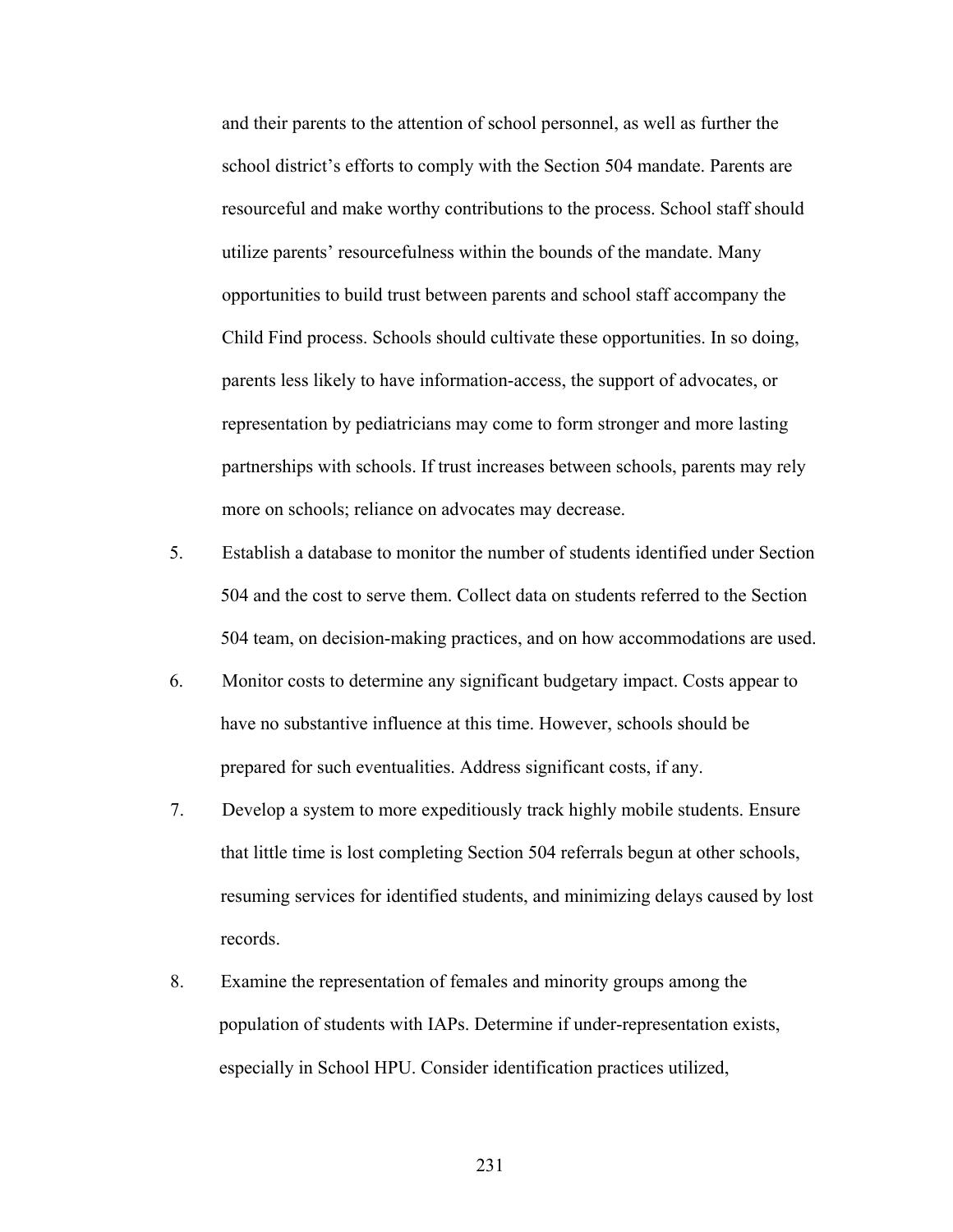institutional norms that may exist, and representation other groups among referrals to the Child Study Team (renamed the Student Support Team) and Special Education Committee.

- 9. Increase utilization of prereferral intervention teams such as the Student Support Team (SST). Effective teaching strategies comprise the bulk of plan content. Some of these strategies are available through the Student Support Team. However, use of the SST to expressly bypass the Section 504 team should be avoided. Even though accommodations appeared more easily reconciled in the mind of providers when impairments were visible, less obvious disabilities are just as real. Though invisible disabilities present more challenges related to identification and accommodation, administrators and teachers cannot avoid these difficult decisions.
- 10. Reexamine organizational support to identify and eliminate disruptors to the process. Create time to have teachers participate as full partners in the process. Inform them of useful strategies. Remind them that the strength of any strategy is the goodness of fit between (an accommodation, modification, or strategy) and the problem it was selected to address. Any strategy that avoids unfair advantage and overcomes "true" barriers to programs, activities, or facilities, is a good strategy. When students' needs change in light of their substantially limiting impairments, or accommodations appear ineffective, the appropriateness of such accommodations should be reexamined.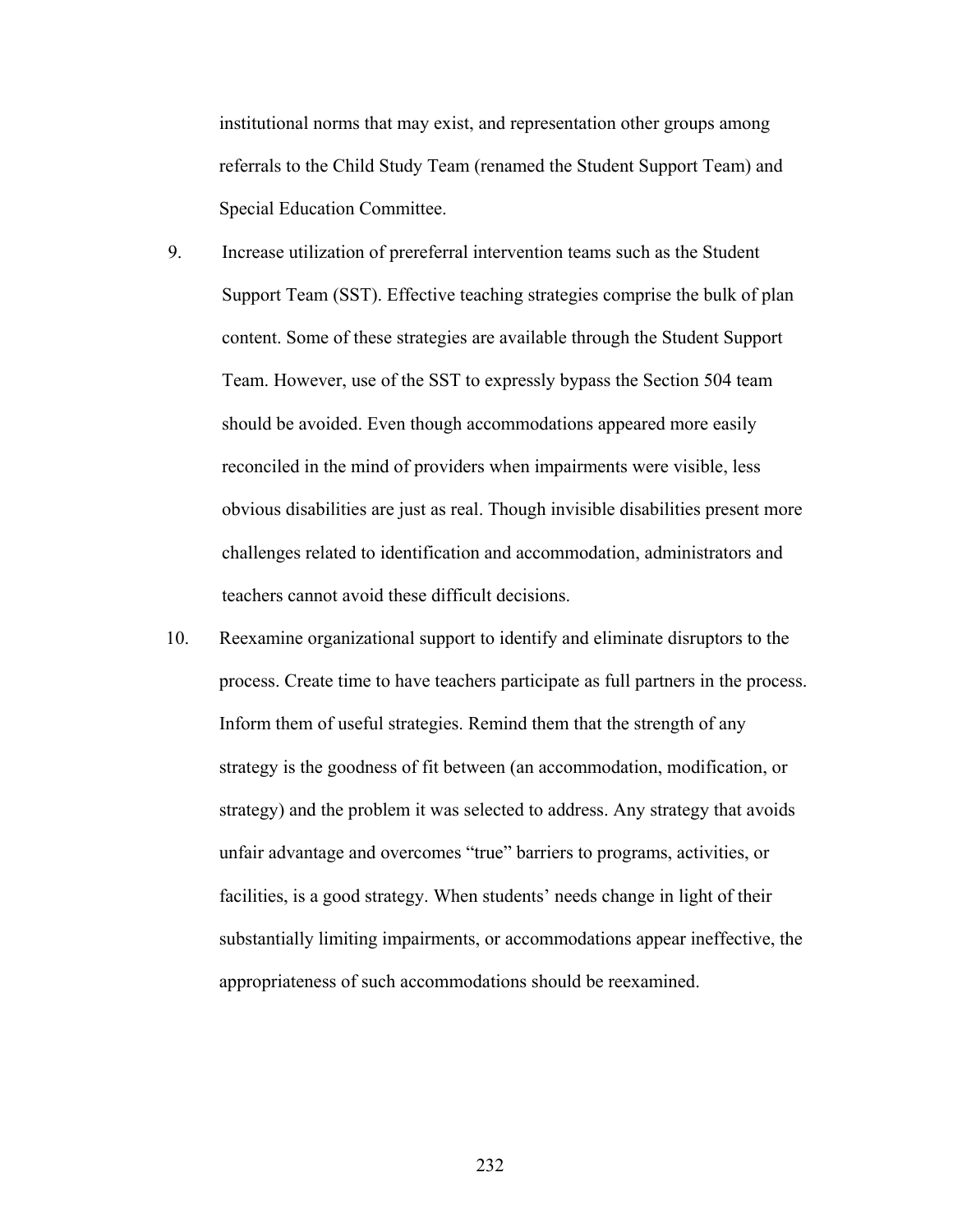# Recommendations for Future Research

- 1. Duplicate the study at the elementary and high school levels to determine if similar findings exist under similar conditions, adding a quantitative dimension.
- 2. Examine pre- and post- academic performance for students receiving Section 504 services.
- 3. Explore demographic variables for patterns suggestive of over or underrepresentation of any particular group(s) of students. When there are indications that particular groups of students are under-or over-represented, carefully examine such situations.
- 4. Examine which are actual monetary costs attached to the process. Because no funding stream exists for Section 504, it would be beneficial to understand the expenditure of funds in relation to the implementation of the Section 504 process.
- 5. Investigate time-management procedures used by administrators and teachers related to executing the Section 504 process. A time and motion study may be very useful in balancing administrators' and teachers' responsibilities related to the process.

# Lessons Learned From Research

1. Carefully schedule the collection of interview data from teacher interviewees. Most teachers are ten-month employees. School closing procedures occupy them from May to mid June. During the months of June through August, they may be completely inaccessible because of summer vacations. The researcher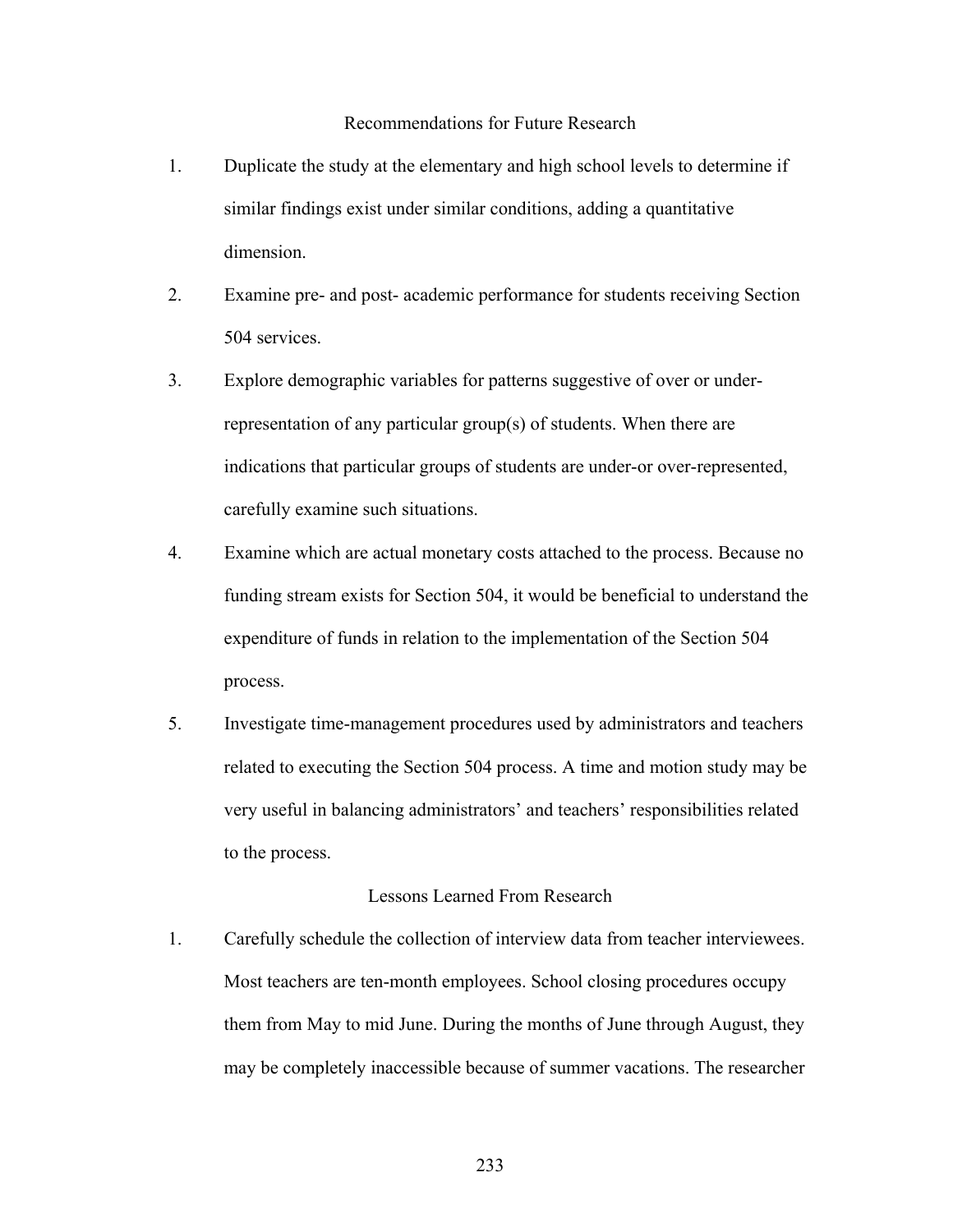will have to select alternate interviewees. For example, two teachers were going on vacation and would not be back until late August; another was not returning at returning at all. Teachers are artifacts of the school's culture. When they are absent from that setting, naturalistic observations are more difficult. The sense of culture within the organization may change when observations of the culture occur outside of a natural context, thereby hindering the richness inherent in naturalistic observations. For instance, one teacher interviewed in her home had to balance the interview and the care of her child. Data collected outside of the natural setting also may require the researcher to consider safety concerns in traveling to residential areas within or outside of the city; this is especially true if the researcher is female. Take simple safety precautions. Develop an interview schedule (note names, addresses, dates, times, and phone numbers). Leave them with a responsible individual, so that your whereabouts are known to someone you trust.

2. Difficulties may occur in obtaining documentation from students' records during the summer months. Records may be unavailable due to the routine transfer of records on students transitioning to subsequent grade levels or schools. When students' records are difficult to obtain through expected methods, or tracking of records appears to have dead-ended, query attendance secretaries who have remarkable recall of students and tend to maintain personal written records or notes on when and where records have been filed or sent.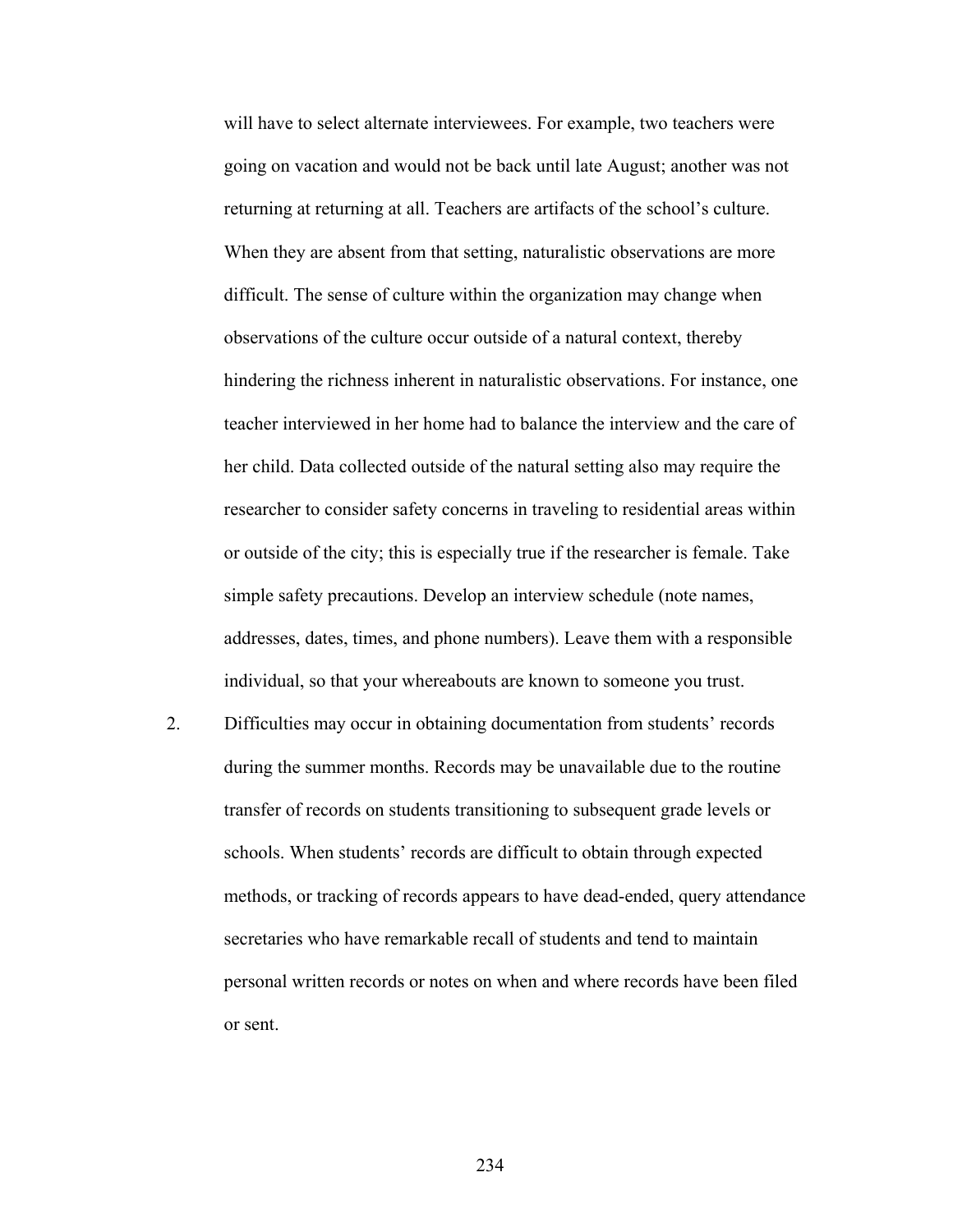- 3. Interviewing and transcribing data are tedious processes. However, one comes to appreciate these processes when one realizes that data analysis has already begun. Subconsciously and then consciously, preliminary themes, concepts, and categories begin to form. As ideas emerged, it was helpful to maintain memos (notes) or record these ideas on index cards. Avoid the temptation to "make the data fit." Because as the properties of initial categories are identified, themes and concepts may change as well.
- 4. Qualitative research is an involved process. Make sure that your research topic is important to you. You may live with it for quite some time.
- 5. If your study is qualitative, and the majority of those on your committee prefer quantitative rather than qualitative methodology, restructure your committee. The requirement for rich, thick description sometimes competes with the more straightforward approach of interpreting statistics. If one is more familiar with quantitative rather than qualitative methodology, one may struggle with separating the two paradigms. Additional time may be required to learn more about qualitative methodology.
- 6. The phrasing of how and why questions are important, as are the probes within these questions. When using general interview guides, and the respondent's reply leads to a question not included in the guide, ask it. This may be an excellent opportunity to offset any weaknesses existing in the initial structure of your questions. Adjust your raw data table to include both the question and the response. Using grounded theory, the process is all about discovery.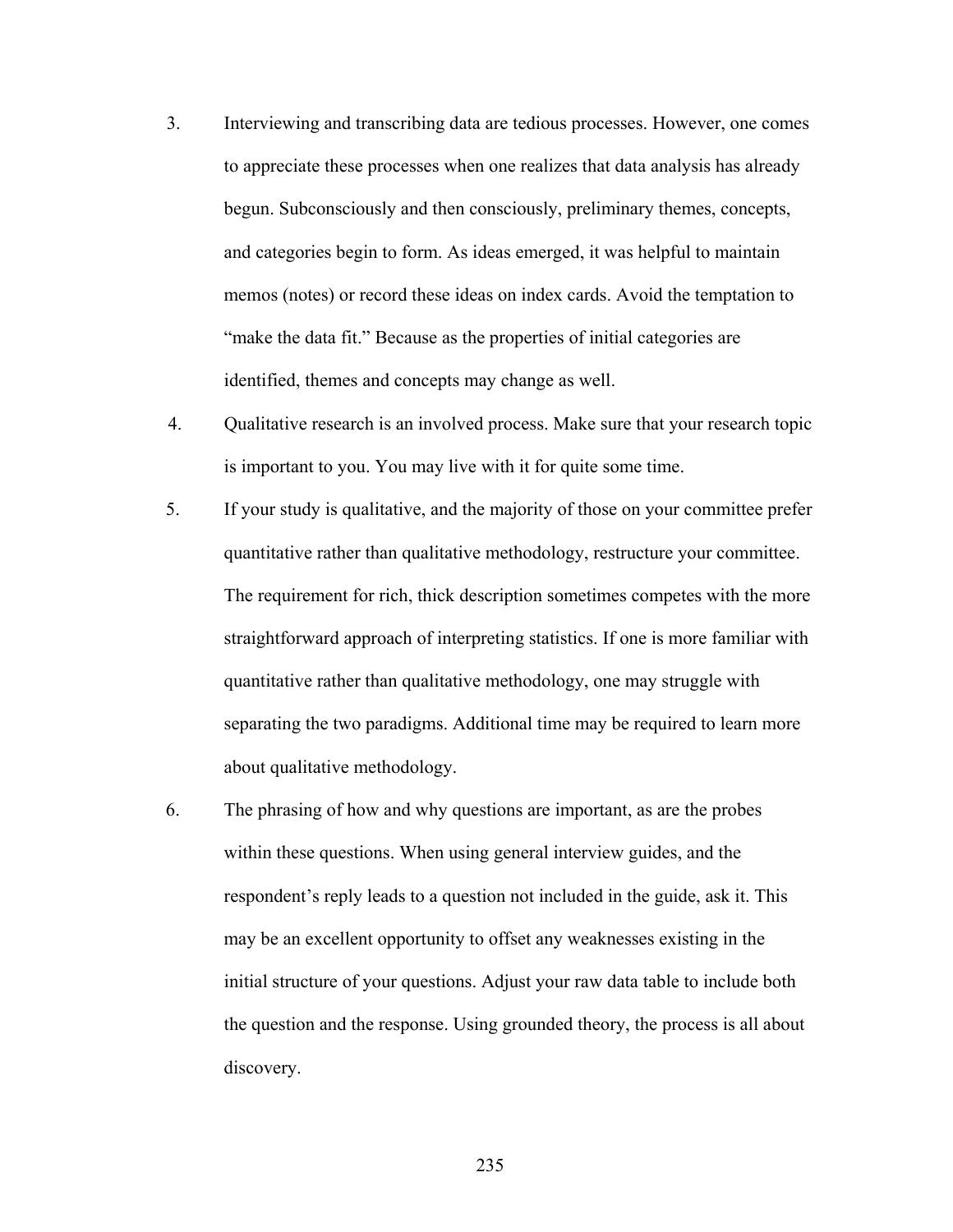7. Qualitative research is an intimate process. You live with the data and try to control it, before it brings you to tears. The organization of the data becomes paramount. Create tables that permit quick reviews of data or evidence. It may also be helpful to add data source notations if the origin of the data are not clearly identifiable in the title of your table or figure.

 These are the conclusions, limitations, implications for practice, and recommendations for future research that pertain to the discoveries made throughout the exploration of this study. Research lessons learned from those explorations are given for the benefit other researchers in their quest toward "discovery." The researcher hopes the conclusions, recommendations and lessons learned provoke thought and stimulate a desire to further explore the topic of how adolescents are served under Section 504 policy.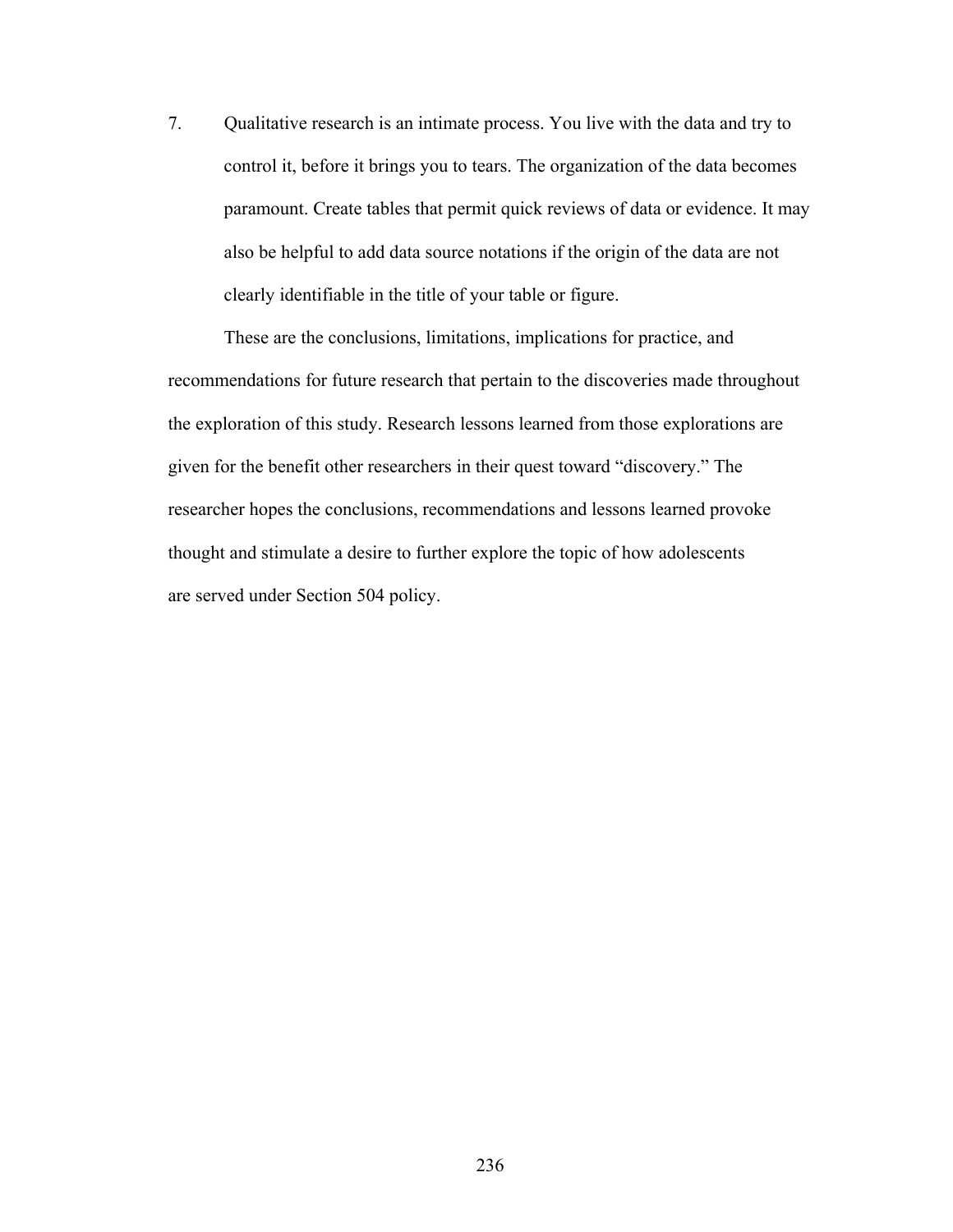## REFERENCES

 Alexander, K., & Alexander, M. D. (1995). The law of schools, students and teachers. St. Paul, MN: West.

 Alexander, W. M., & George, P. S. (1981). The exemplary middle school. San Francisco: Holt, Rinehart & Winston.

 American Psychiatric Association: *Diagnostic and Statistical Manual of Mental Disorders, Fourth Edition*. Washington, DC, American Psychiatric Association, 1994.

 Americans with Disabilities Education Act of 1990, 42 U.S.C.A. §12101 et seq. (West 1993).

 Anderman, E. M., & Maehr, M. (1994). Motivation and schooling in the middle grades. Review of Educational Research, 64, (2), 287–309.

 Anthony, P. G. (1999). Massachusetts charter schools and special education: Are they meeting the challenge? Journal of Special Education Leadership, 12, 1, 21- 28.

Arth, A. A. (Speaker). (1985). An overview of the early adolescent (Cassette Recording No. 430-8594). Reston, VA: National Association of Secondary School Principals.

 Asher, C. (1991). Highly mobile students: Educational problems and possible solutions. ERIC Clearinghouse on Urban Education, New York, NY: Author.

 Bahr, M.W., Whitten, E., Dieker, L., Kocarek, C. E., & Manson, D. (1999). A comparison of school-based intervention teams: Implications for educational and legal reform. Exceptional Children, 66, 1, 67-83.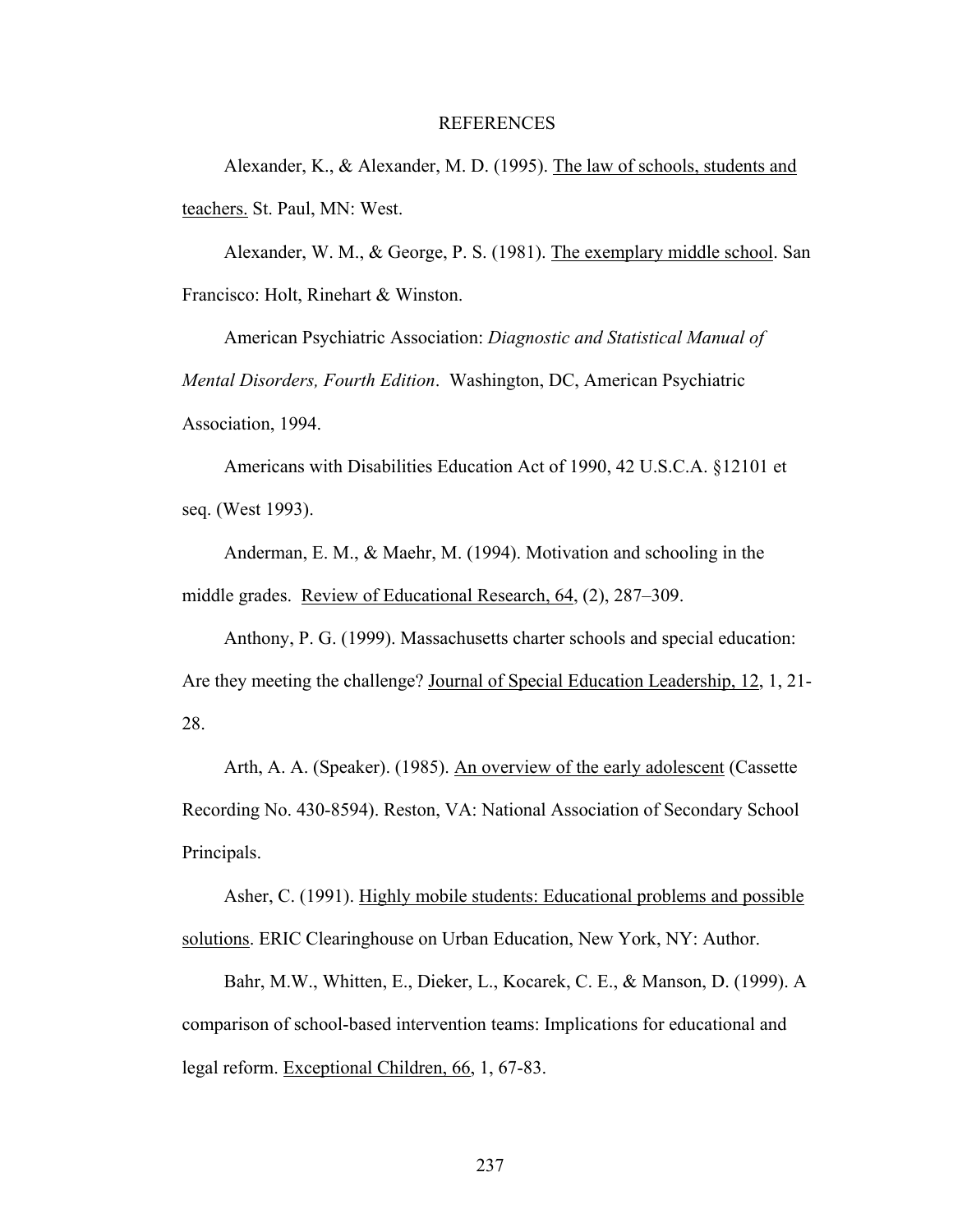Ballard, J., Ramirez, B., & Zantal-Wiener, K. (1989). Public Law 94-142,

Section 504, and Public Law 99-457: Understanding what they are and what they are not. Reston, VA: The Council for Exceptional Children.

 Barkley, R. A. (1990). Attention deficit hyperactivity disorder: A handbook for diagnosis and treatment. New York: Guilford.

 Bateman, B. D. (1996). Better IEPs: How to develop legally correct and educationally useful programs. Longmont, CO: Sopris West.

Burcham, B. G., & DeMers, S. T. (1995). Comprehensive assessment of

children and youth with ADHD. Intervention in School & Clinic, 30, 211.

Carnegie Council on Adolescent Development (1989). Turning points:

Preparing American youth for the 21st century: Report of the Task Force on

Education of Young Adolescents. New York: Carnegie Corporation.

Carnegie Council on Adolescent Development (1993). A Matter of Time:

Risk and Opportunity. New York: Carnegie Corporation.

Cascade (CA) Union Elementary School District, 25 IDELR 86 (OCR 1996).

 Clark, S. N., & Clark, D. C. (1993). Middle level school reform: The rhetoric and the reality. Elementary School Journal, 91, 447–460.

 Clearinghouse on Education of Handicapped and Gifted Children. ERIC Digest, 1992.

 Conderman, G., & Katsiyannis, A. (1995). Section 504 accommodation plans. Interventions in School Clinic, 3, 42–45.

 Copenhaver, J. (1996). Section 504: An educator's primer - what teachers and administrators need to know for implementing accommodations for eligible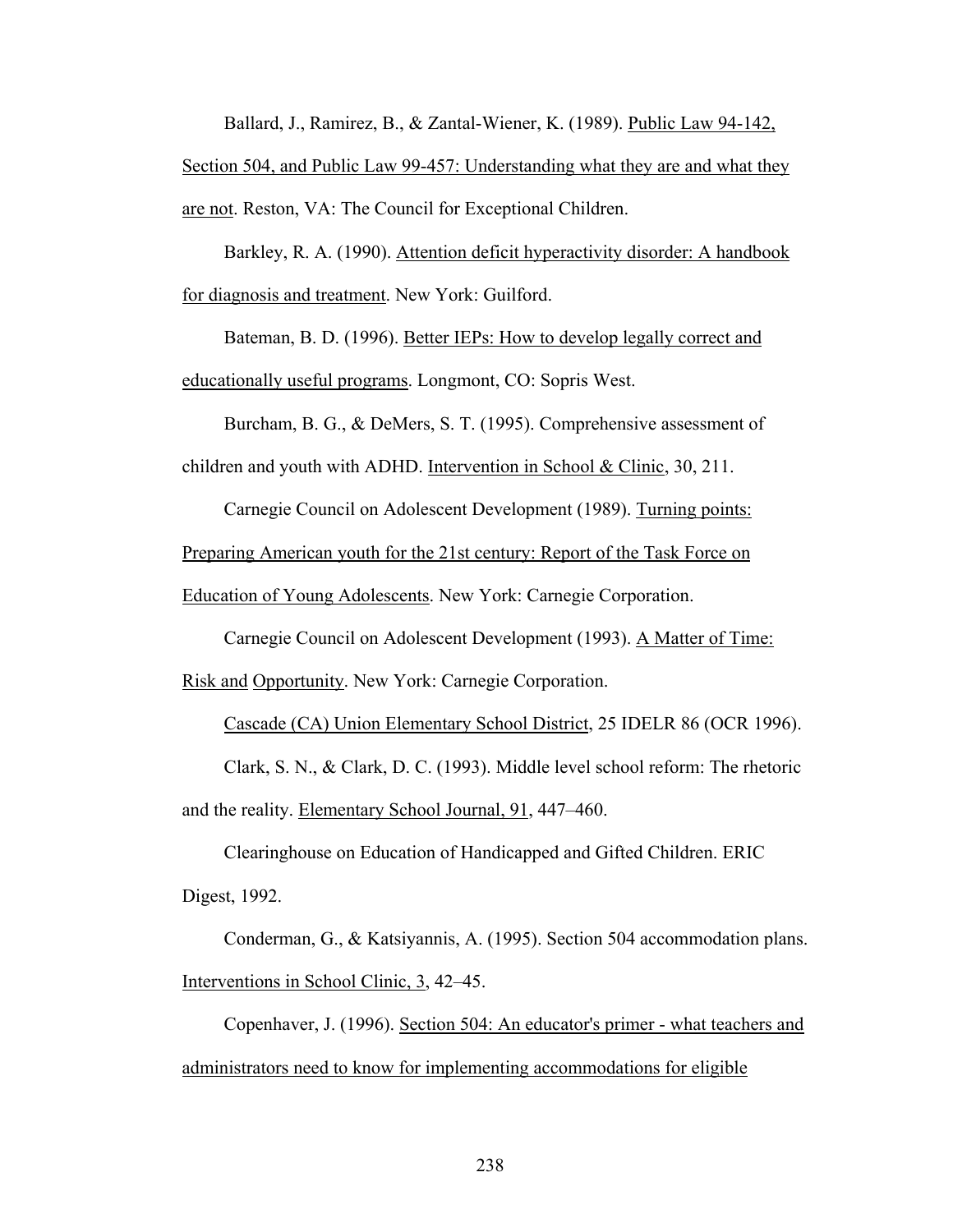individuals with disabilities. Logan, UT: Mountain Plains Regional Resource Center.

 Council for Administrators of Special Education. (1991). Student access: Section 504 of the Rehabilitation Act of 1973. Reston, VA: Author.

 Davila, R., Williams, M. L., & MacDonald, J. T. (1991). Clarification of policy to address the needs of children with attention deficit disorders within general and/or special education. (Memorandum of September 16, 1991.) Washington, DC: U. S. Department of Education, Office of Special Education and Rehabilitative Services.

 Devitt, P. A. (1995). Evaluability assessment of Section 504 policies with an emphasis on attention deficit hyperactivity disorder. Unpublished doctoral dissertation, Virginia Polytechnic & State University.

Doe v. Withers (1993). 20 IDELR 422 (W. Va. Cir. Ct. 1993).

 Duenas, I. E., O'Reilly, F., & Parrish, T. B. (1993). Narrative review of the literature, October 1993, Palo Alto, CA: Center for Special Education Finance, American Institutes for Research.

 Education for Handicapped Act. 20 U.S.C.A. § 1400 et seq. (Federal Register, 1976).

 Elementary and Secondary Schools Compliance Report, 1994, Office for Civil Rights, Washington: DC.

 Facts and Figures (1997). Virginia Beach City Public Schools, Virginia Beach, VA.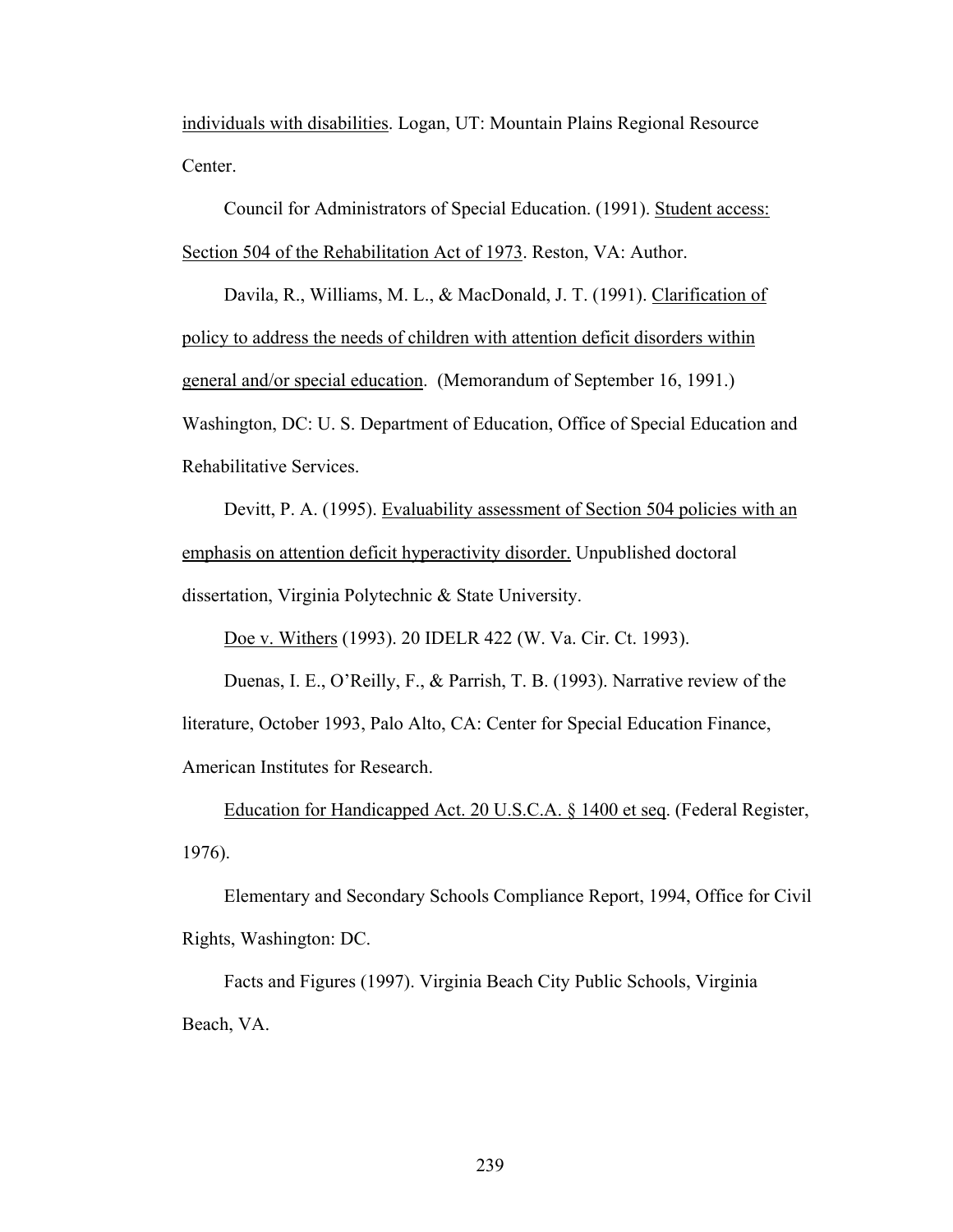Finks, H. (1990). Middle schoolers and middle schools. Independent School, 49, 45–46.

 First, P. F., & Curcio, J. L. (1993). Individuals with disabilities: Implementing the newest laws. Newbury Park, CA: Corwin.

Ford, B. A. (1992). Multicultural education training for special educators

working with African-American youth. Exceptional Children, 59, 2, 107-114.

Fowler, M. (1992). Educators' manual: Attention deficit disorders. CH.A.D.D.

Plantation, FL: National Education Committee.

 Freedman, M. (1997). Testing, grading, and granting diplomas to special education students. IDELR Special Report #18, Horsham, PA: LRP.

 Gall, M. D., Borg, W. R, & Gall, J. P. (1996). Educational research: An introduction. New York: Longman.

 Glaser, B. G., & Strauss, A. L. (1967). The discovery of grounded theory: Strategies for qualitative research. Chicago: Aldine.

 Glass, G. & Smith, M. (1980). Meta-analysis of research on class size and its relationship to attitudes and instruction. American Educational Research Journal, 17, 419-433.

 Goetz, J. P. & LeCompte, M. D. (1984). Ethnography and qualitative design in educational research. Orlando, FL: Academic Press, Inc.

 Gottlieb, J., Alter, M., Gottlieb, B., Lehman, H., & Wishner, J. (1994). Special education in urban America: It's not justifiable for many. Journal of Special Education, 27, 453-463.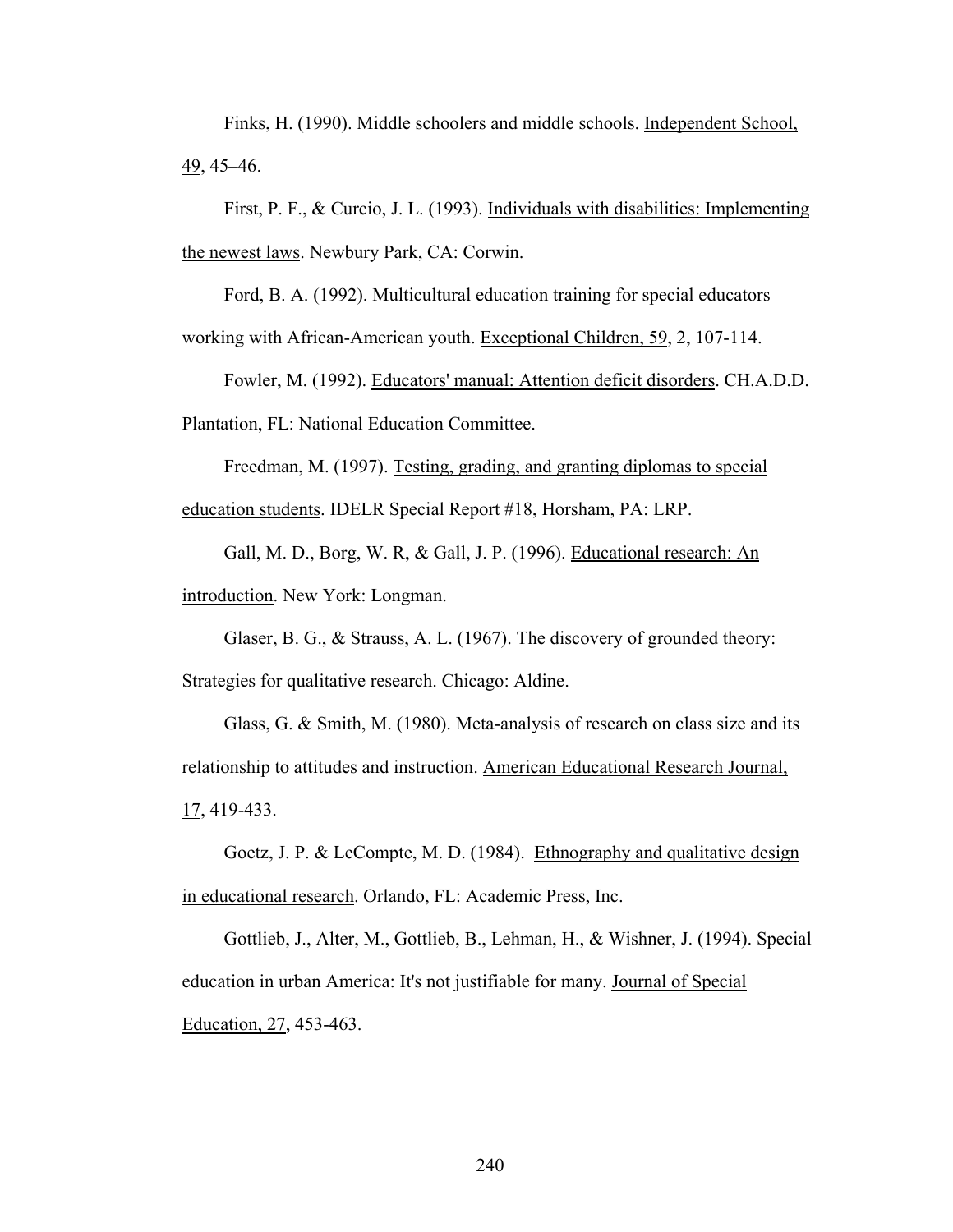Harry, B. (1992). Cultural diversity, families, and the special education system: Communication and empowerment. New York: Teachers College Press.

 Heyward, S. (1992). Access to education for the disabled. Jefferson, NC: McFarland.

 Huefner, D. S. (1994). The mainstreaming cases: Tensions and trends for school administrators. Educational Administration Quarterly, 30, 27–55.

 Katsiyannis, A., & Conderman, G. (1994). Section 504 policies and procedures: An established necessity. Remedial and Special Education, 15, 311– 324.

 Kauffman, J. M. (1999). Commentary: Today's special education and its messages for tomorrow. The Journal of Special Education, 32, 4, 244-254.

Kruger, L.J., Struzziero, J., Watts, R., & Vacca, D. (1995). The relationship between organizational support and satisfaction with teacher assistance teams. Remedial and Special Education, 16, 4, 203-211.

Lee, V. E., & Smith, J. B. (1995). Collective responsibility for learning and its effects on gains in achievement for early secondary students. Madison: University of Wisconsin, Center on Organization and Restructuring of Schools.

 LeFever, G. B., Dawson, K. V., & Morrow, A. L. (1999, September). The extent of drug therapy for attention deficit-hyperactivity disorder among children in public schools. American Journal of Public Health, 89, 9, 1359-1364.

 Lincoln, Y., & Guba, E. (1985). Naturalistic inquiry, Beverly, Hills, CA: Sage.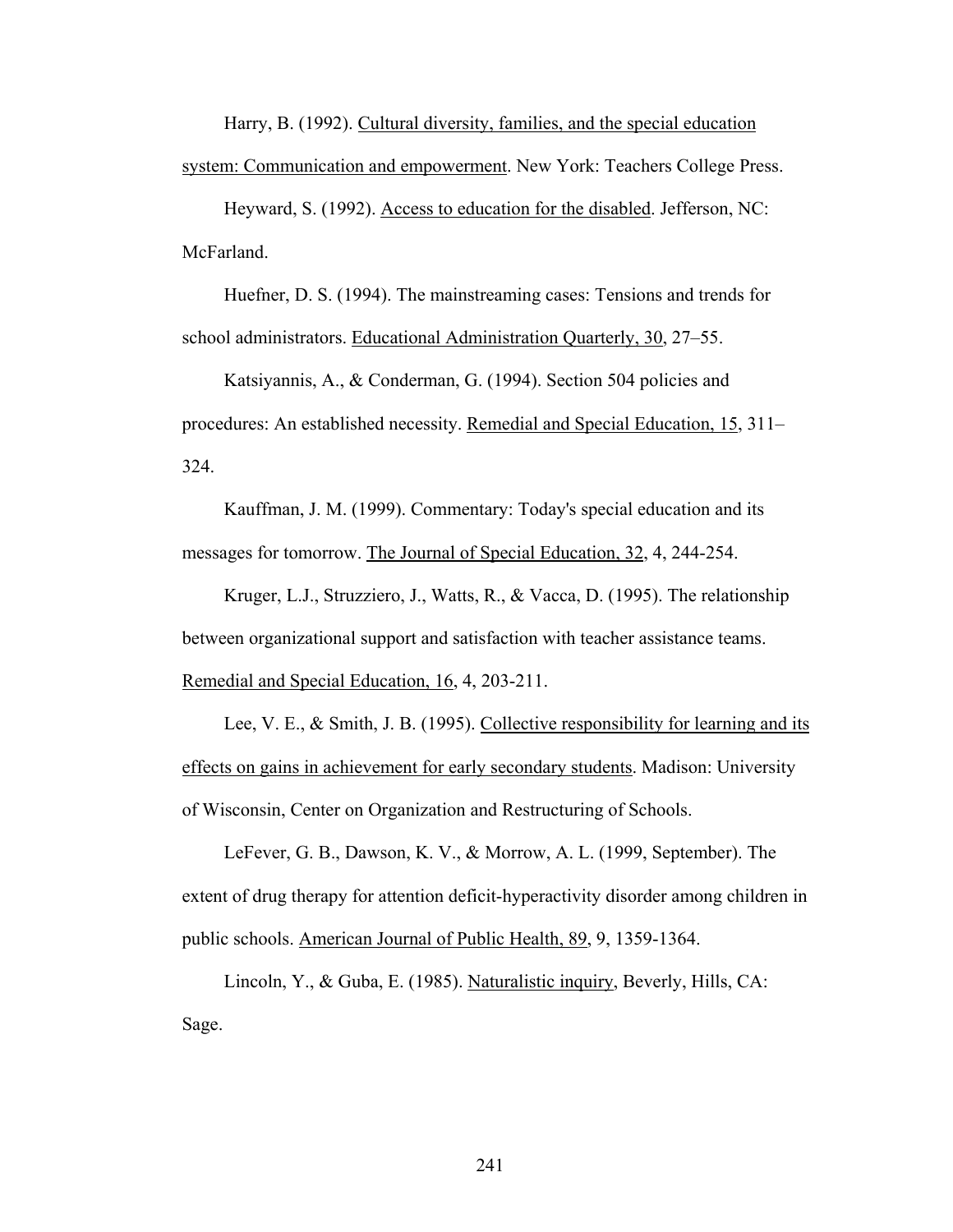Lingren, K. L. (1996). The demise of reasonable accommodations under Section 504: Special education, the public schools, and an unfunded mandate. Wisconsin Law Review, 633, 633–677.

 Lipsitz, J., Jackson, A, & Austin, L. (1997). What works in middle grade school reform. Phi Delta Kappan, 78, 513–516.

Lyons v. Smith, 829 F. Supp. 414 (D.D.C. 1993).

Madera (CA) Unified School District, 22 IDELR 510 (OCR 1995).

Marshall, C., & Rossman, G. B. (1995). Designing qualitative research.

Thousand Oaks, CA: Sage.

Maykut, P. & Morehouse, R. (1994). Beginning qualitative research: A philosophic and practical guide. Washington, D. C.: Falmer Press.

 McKiernan, M. H. (1997). The impact of Section 504 on Arizona public schools as perceived by educators. Unpublished doctoral dissertation, University of Arizona.

 Meredith, B. & Underwood, J. (1995). Irreconcilable differences? Defining the rising conflict between regular and special education. Journal of Law and Education, 24, 2.

 Miles, M. B., & Huberman, A. M. (1984). Qualitative data analysis: A sourcebook of new methods. Beverly Hills, CA: Sage.

 Miles, M. B., & Huberman, A. M. (1994). Qualitative data analysis: An expanded sourcebook  $(2^{nd}$  ed.). Thousand Oaks, CA: Sage.

 National Association of School Psychologists (1998). Position paper: Student grade retention and social promotion. NASP Delegate Assembly, April 17.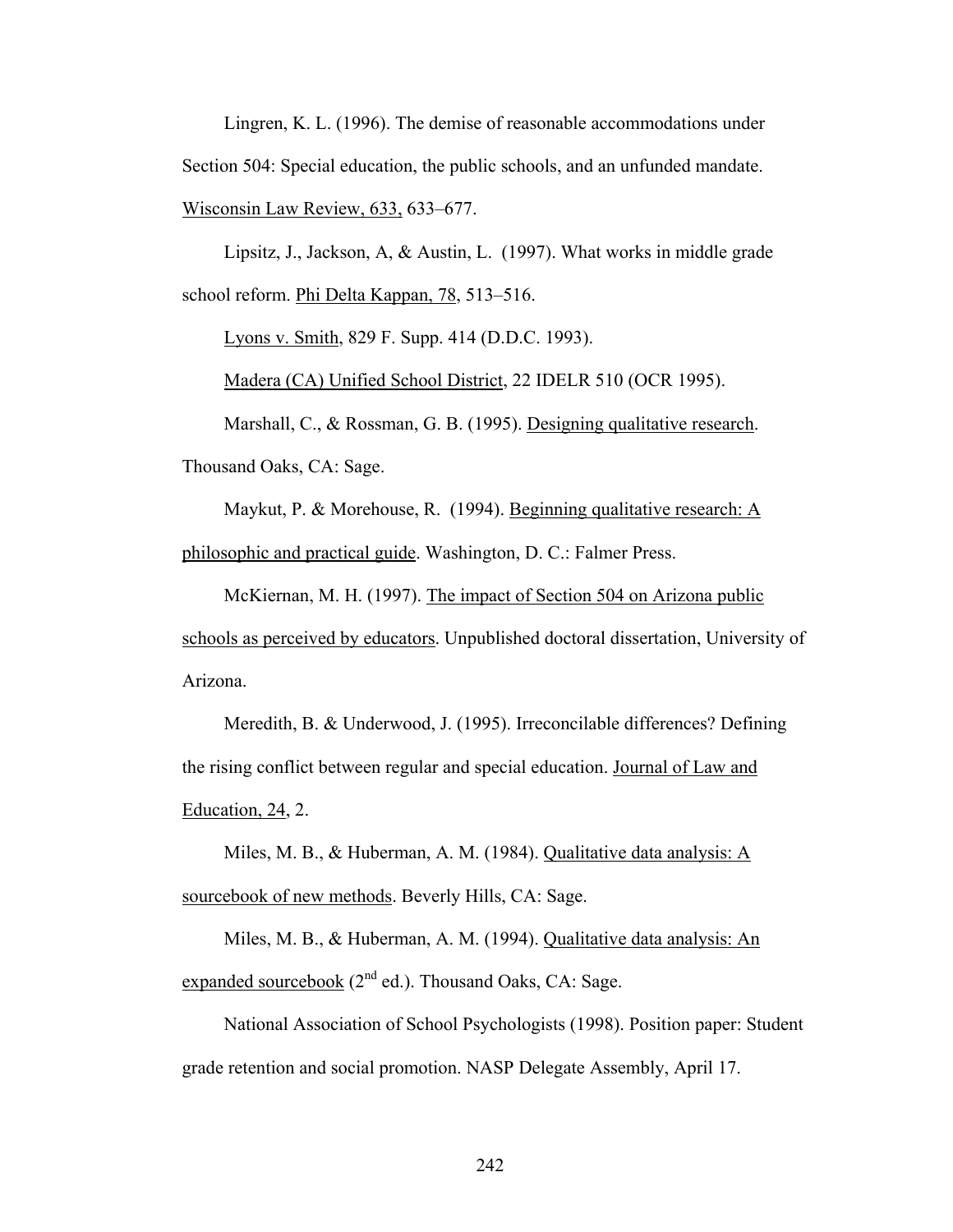National Institute of Health (1998). Diagnosis and Treatment of Attention Deficit Hyperactivity Disorder (ADHD). Consensus Statement, Nov 16-18; 16(2): 1-37.

 New Education Study Shows U. S. Schools Face Third Consecutive Year of Record Enrollment, Regulatory Intelligence Data. (September 8, 1998). Federal Document Clearing House, United States Department of Education.

Parker, H. (1992). The ADD hyperactivity handbook for schools. Plantation, FL: Impact.

Raywid, M. A. (1995). Alternatives and marginal students. In M. C. Wang &

M. C. Reynolds (Eds.), pp. 119-155. Making a difference for students at risk:

Trends and alternatives. Thousand Oaks, CA: Corwin Press.

 Regulations Governing Students with Disabilities in the State of Virginia (2000), Virginia Department of Education.

 Reid, R., & Katsiyannis, A. (1995). Attention-deficit/hyperactivity disorder and Section 504. Remedial and Special Education, 16, 44–52.

 Reid, R., Maag, J., & Vasa, S. (1994). Attention-deficit hyperactivity disorder as a disability category: A critique. Exceptional Children, 60, 198–214.

 Reid, R., Maag, J., Vasa, S., & Wright, G. (1994). Who are the children with attention deficit-hyperactivity disorder? A school-based survey. Journal of Special Education, 28, 117–137.

 Roscigno, V. J. (1998). Race and reproduction of educational disadvantage. Social Forces, 76, 1033-1061.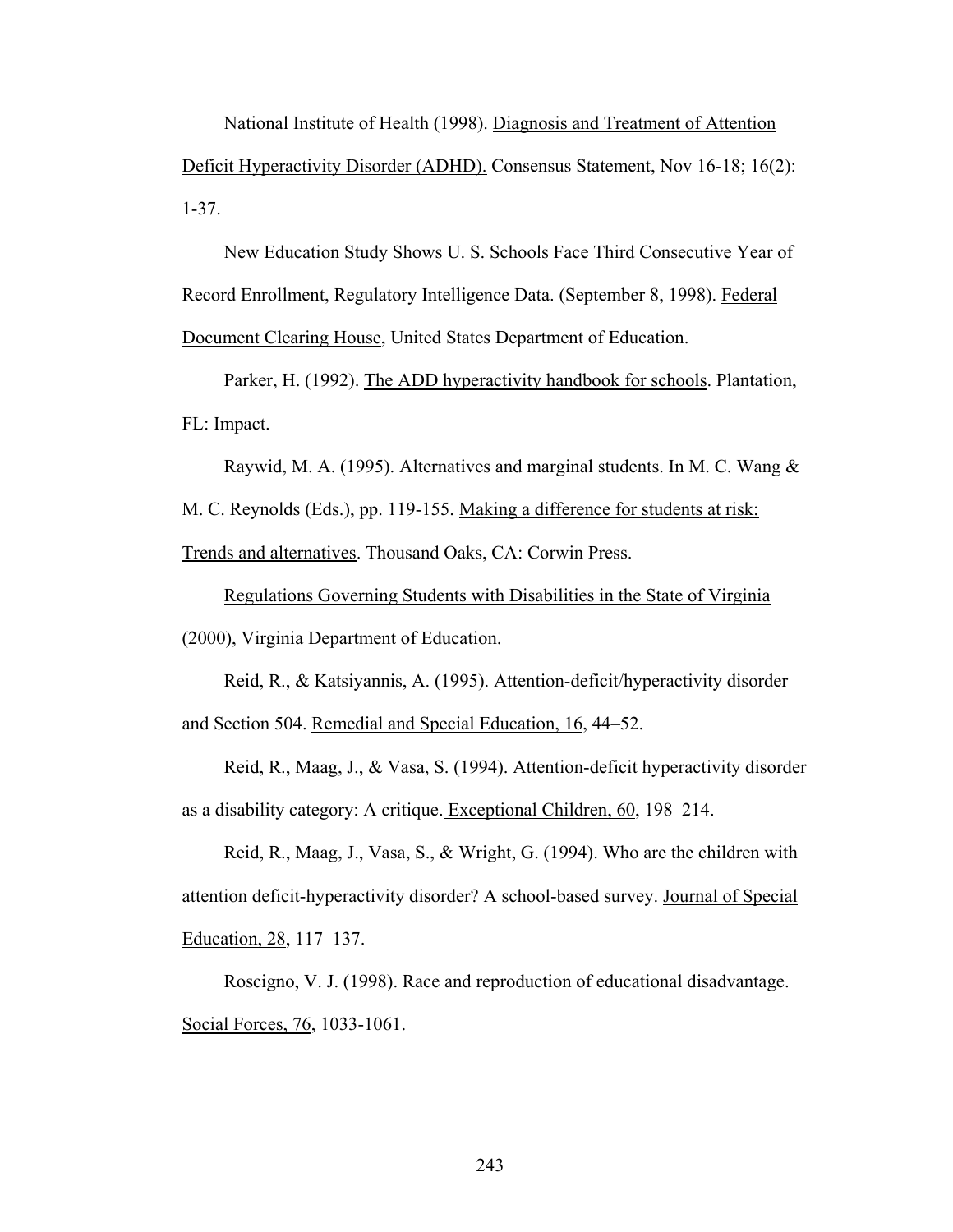Scheck, C. L., Kinicki, A. J., & Webster, J. L. (1994). The effect of class size on student performance: Development and assessment of a process model. Journal of Education for Business, 70, 104.

 School Profiles (1997). Virginia Beach City Public Schools. Virginia, Beach, VA.

Schuler, D. (1990). Effects of family mobility on student achievement. ERS Spectrum, 8, 4, 17-24.

 Schweinbeck, N. L. (1995). Section 504 in the public schools: Compliance issues to be targeted for staff development. [On-line]. 1191–1334. Abstract from: Dissertation Abstracts International, 55-04A, Spalding University; 0965.

 Scott, B. J., Vitale, M. R., & Masten, W. G. (1998). Implementing instructional adaptations for students with disabilities in inclusive classrooms: A literature review. Remedial and Special Education, 19, 2, 106-119.

Section 504 Compliance Advisor (1997). Qualifying students for Section 504 is not a matter of semantics,  $1, 1$ . Horsham, PA: LRP.

 Section 504 of the Rehabilitation Act of 1973. 29 U.S.C.A. § 794 (West Supp. 1992).

 Sewell, C. (1982). The impact of pupil mobility on assessment of achievement and its implications for program planning. Brooklyn, NY: Community School District 17.

 Shaffer, D., Garland, A., Gould, M., Fisher, P., & Trautman, P. (1988). Preventing teenage suicide: A critical review. Journal of the American Academy of Child and Adolescent Psychiatry, 27, 675–687.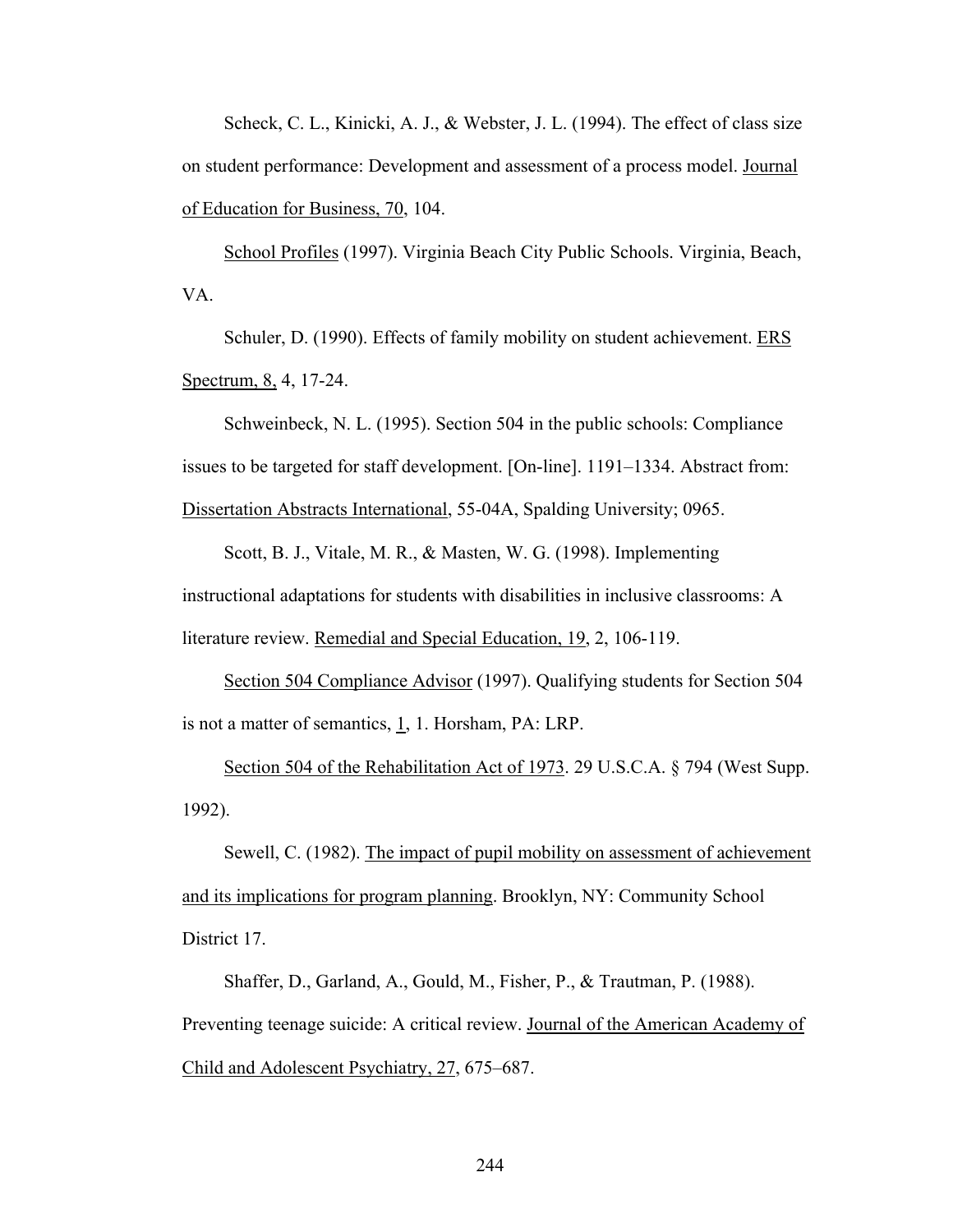Shepard, L. A., & Smith, M. L. (1989). Flunking grades. New York: The Falmer Press.

 Slavin, R. E. (1994). Preventing early school failure. Educational Psychology: Theory into practice, 4th ed., Boston: Allyn-Bacon.

 Straits, B. C. (1987). Residence migration and school progress. Sociology of Education, 60, 1, 33-43.

 Strauss, A. L., & Corbin, J. (1998). Basics of qualitative research: Techniques and procedures for developing grounded theory. Sage, 2nd ed., pp. 312.

Task Force Report on Attention Deficit Hyperacti*vity Disorder in the Schools*.

(1989). Virginia Department of Education, Richmond, VA.

Too Good To Be True. (1997, December 7). The Times-Picayune, p. 5.

Treatment of Attention-Deficit/Hyperactivity Disorder. Summary Evidence

Report/Technology Assessment: Number 11. AHCPR Publication No. 99-E017,

December 1999. Agency for Health Care Policy and Research, Rockville, MD.

http://www.ahcpr.gov/clinic/adhdsum.htm.

 Turner, J. C. (1981). Some considerations in generalising experimental social psychology. In G. M. Stephenson and J. M. Davis (Eds), Progress in applied psychology. London: Wiley.

 Twentieth annual report to congress on the implementation of The Individuals with Disabilities Education Act. (1998). United States Department of Education, Washington, D.C.: Author.

Walberg, H. J. & Fowler, W. F. (1987). Expenditure and size efficiencies of public school districts. Educational Researcher, 16, 5-15.